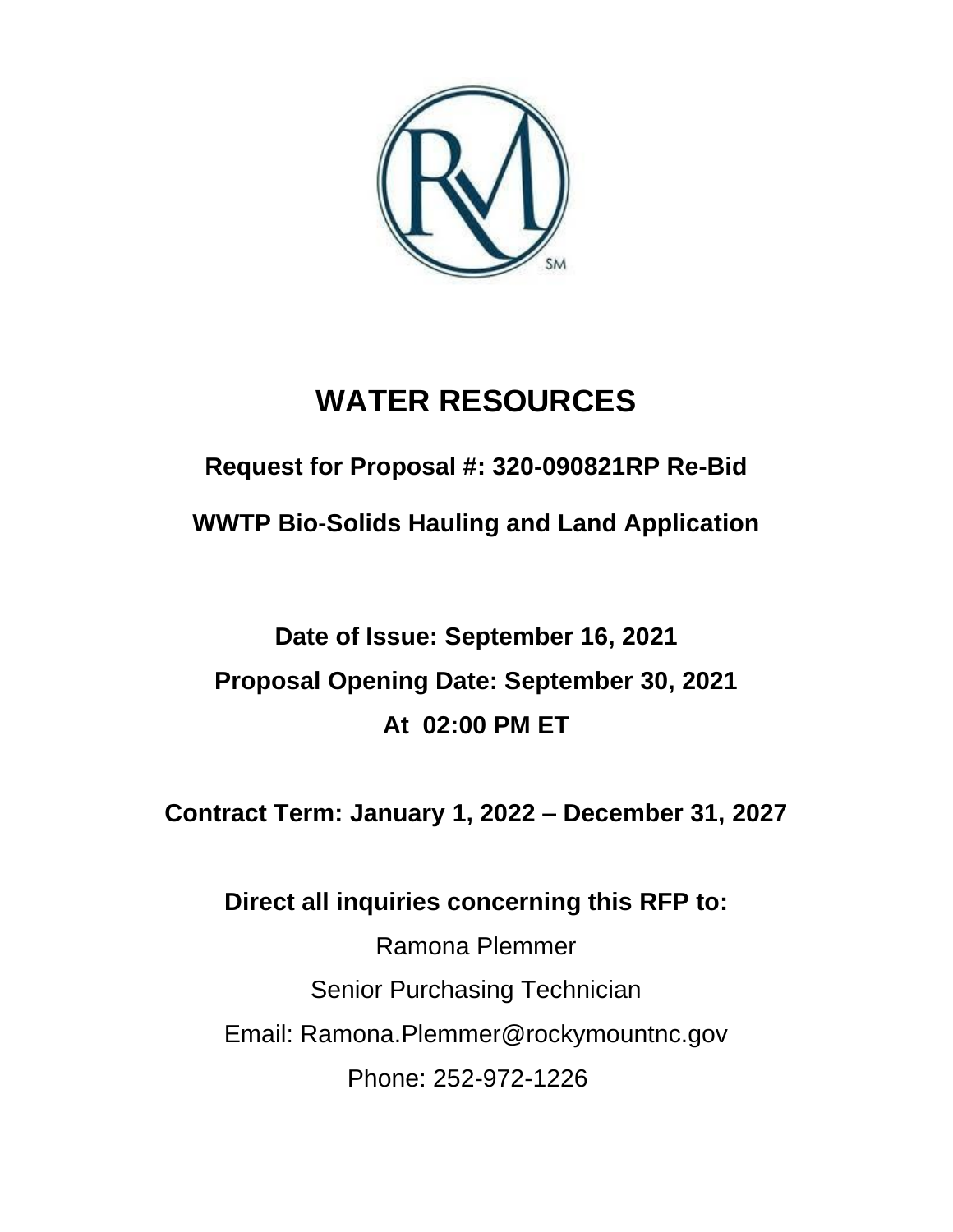

# **Request for Quote # 320-090821RP** \_\_\_\_\_\_\_\_\_\_\_\_\_\_\_\_\_\_\_\_\_\_\_\_\_\_\_\_\_\_\_\_\_\_\_\_\_\_\_\_\_\_\_\_\_\_\_\_\_\_\_\_\_\_

For purchasing division processing, please provide your company's Federal Employer Identification Number or alternate identification number (e.g. Social Security Number). Pursuant to North Carolina General Statute 132-1.10(b) this identification number shall not be released to the public. **This page will be removed and shredded, or otherwise kept confidential**, before the procurement file is made available for public inspection.

> **This page is to be filled out and returned with your bid. Failure to do so may subject your bid to rejection.**

> > **ID Number:**

\_\_\_\_\_\_\_\_\_\_\_\_\_\_\_\_\_\_\_\_\_\_\_\_\_\_\_\_\_\_\_\_\_\_\_\_\_\_\_\_\_\_\_\_\_\_\_\_\_\_\_\_\_\_ Federal ID Number or Social Security Number

\_\_\_\_\_\_\_\_\_\_\_\_\_\_\_\_\_\_\_\_\_\_\_\_\_\_\_\_\_\_\_\_\_\_\_\_\_\_\_\_\_\_\_\_\_\_\_\_\_\_\_\_\_\_ Vendor Name

*"All bidders are hereby notified that they must have the proper license as required under the North Carolina laws. All prospective contractors shall be responsible for complying with state law and local ordinances."*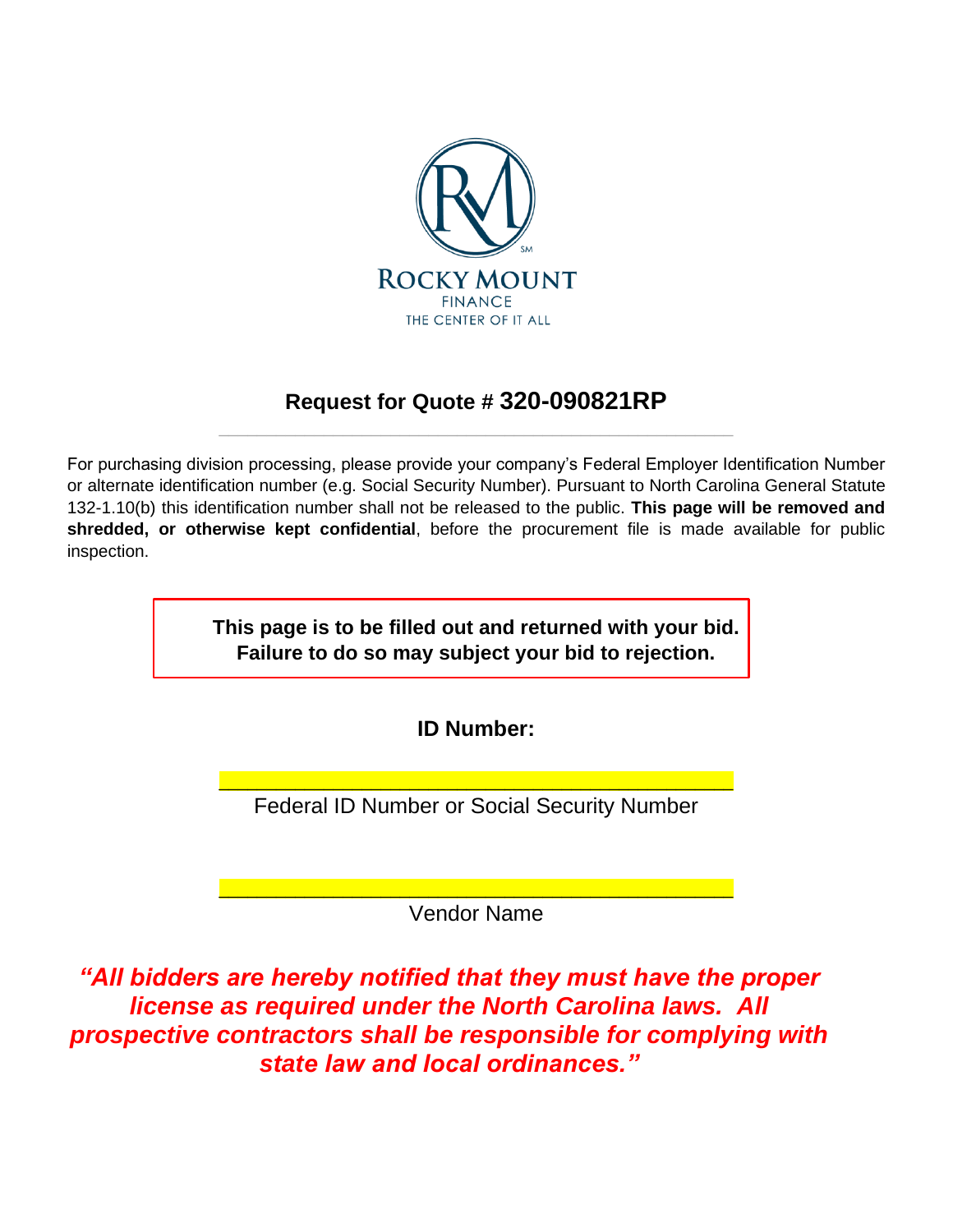

# **City of Rocky Mount Wastewater Treatment Plant**

| Refer ALL Inquiries regarding this RFP to:     | Request for Proposal # 320-090821RP           |
|------------------------------------------------|-----------------------------------------------|
| Ramona Plemmer<br>Senior Purchasing Technician | Proposals will be publicly opened: 09/30/2021 |
|                                                | <b>Contract Type: Service</b>                 |

### **EXECUTION**

In compliance with this Request for Quote, and subject to all the conditions herein, the undersigned Vendor offers and agrees to furnish and deliver any or all items upon which prices are quoted, at the prices set opposite each item within the time specified herein. By executing this quote, the undersigned Vendor certifies that this quote is submitted competitively and without collusion (G.S. 143-54), that none of its officers, directors, or owners of an unincorporated business entity has been convicted of any violations of Chapter 78A of the General Statutes, the Securities Act of 1933, or the Securities Exchange Act of 1934 (G.S. 143- 59.2), and that it is not an ineligible Vendor as set forth in G.S. 143-59.1. False certification is a Class I felony. Furthermore, by executing this quote, the undersigned certifies to the best of Vendor's knowledge and belief, that it and its principals are not presently debarred, suspended, proposed for debarment, declared ineligible or voluntarily excluded from covered transactions by any Federal or State department or City department. As required by G.S. 143-48.5, the undersigned Vendor certifies that it, and each of its sub-contractors for any Contract awarded as a result of this RFQ, complies with the requirements of Article 2 of Chapter 64 of the NC General Statutes, including the requirement for each employer with more than 25 employees in North Carolina to verify the work authorization of its employees through the federal E-Verify system. G.S. 133-32 and Executive Order 24 (2009) prohibit the offer to, or acceptance by, any City Employee associated with the preparing plans, specifications, estimates for public Contract; or awarding or administering public Contracts; or inspecting or supervising delivery of the public Contract of any gift from anyone with a Contract with the City , or from any person seeking to do business with the City . By execution of any response in this quote, you attest, for your entire organization and its employees or agents, that you are not aware that any such gift has been offered, accepted, or promised by any employees of your organization. **Do you have a financial interest or tangible personal benefit with a city of Rocky Mount employee, officer, or agent? \_\_\_\_ Yes \_\_\_\_ No If yes note the employee, officer, or agent; department; and the perceived or actual conflict of interest. \_\_\_\_\_\_\_\_\_\_\_\_\_\_\_\_\_\_\_\_\_\_\_\_\_\_\_\_\_\_\_\_\_**\_\_\_\_\_\_\_\_\_\_\_\_\_\_\_\_\_\_\_\_\_\_\_\_\_\_\_\_\_\_

### **Failure to execute/sign quote prior to submittal shall render quote invalid and it WILL BE REJECTED. Late quotes cannot be accepted.**

| <b>VENDOR:</b>                                                                                             |       |                          |                           |
|------------------------------------------------------------------------------------------------------------|-------|--------------------------|---------------------------|
| <b>STREET ADDRESS:</b>                                                                                     |       | <b>P.O. BOX:</b>         | ZIP:                      |
| CITY & STATE & ZIP:                                                                                        |       | <b>TELEPHONE NUMBER:</b> | <b>TOLL FREE TEL. NO:</b> |
| <b>PRINCIPAL PLACE OF BUSINESS ADDRESS IF DIFFERENT FROM ABOVE (SEE INSTRUCTIONS TO VENDORS ITEM #11):</b> |       |                          |                           |
| <b>PRINT NAME &amp; TITLE OF PERSON SIGNING ON BEHALF OF VENDOR:</b>                                       |       | <b>FAX NUMBER:</b>       |                           |
| <b>VENDOR'S AUTHORIZED SIGNATURE:</b>                                                                      | DATE: | <b>EMAIL:</b>            |                           |

Offer valid for at least 60 days from date of quote opening, unless otherwise stated here: **witch** days.

#### **ACCEPTANCE OF QUOTE**

If any or all parts of this quote are accepted by the City of Rocky Mount, an authorized representative of the City of Rocky Mount shall affix his/her signature hereto and this document and all provisions of this Request for Quote along with the Vendor response and the written results of any negotiations shall then constitute the written agreement between the parties. A copy of this acceptance will be forwarded to the successful Vendor(s).

| FOR CITY USE ONLY: Offer accept, and Contract awarded this \$ | dav of              | 20 as indicated on the |
|---------------------------------------------------------------|---------------------|------------------------|
| attached certification, by                                    | Purchasing Manager. |                        |

**PRE-AUDIT:** This instrument has been preaudited in the manner required by the Budget and Fiscal Control Act.

**Finance Director** Date Date

**\_\_\_\_\_\_\_\_\_\_\_\_\_\_\_\_\_\_\_\_\_\_\_\_\_\_\_\_\_\_\_\_\_\_\_\_\_\_\_\_\_\_\_\_\_\_\_\_\_**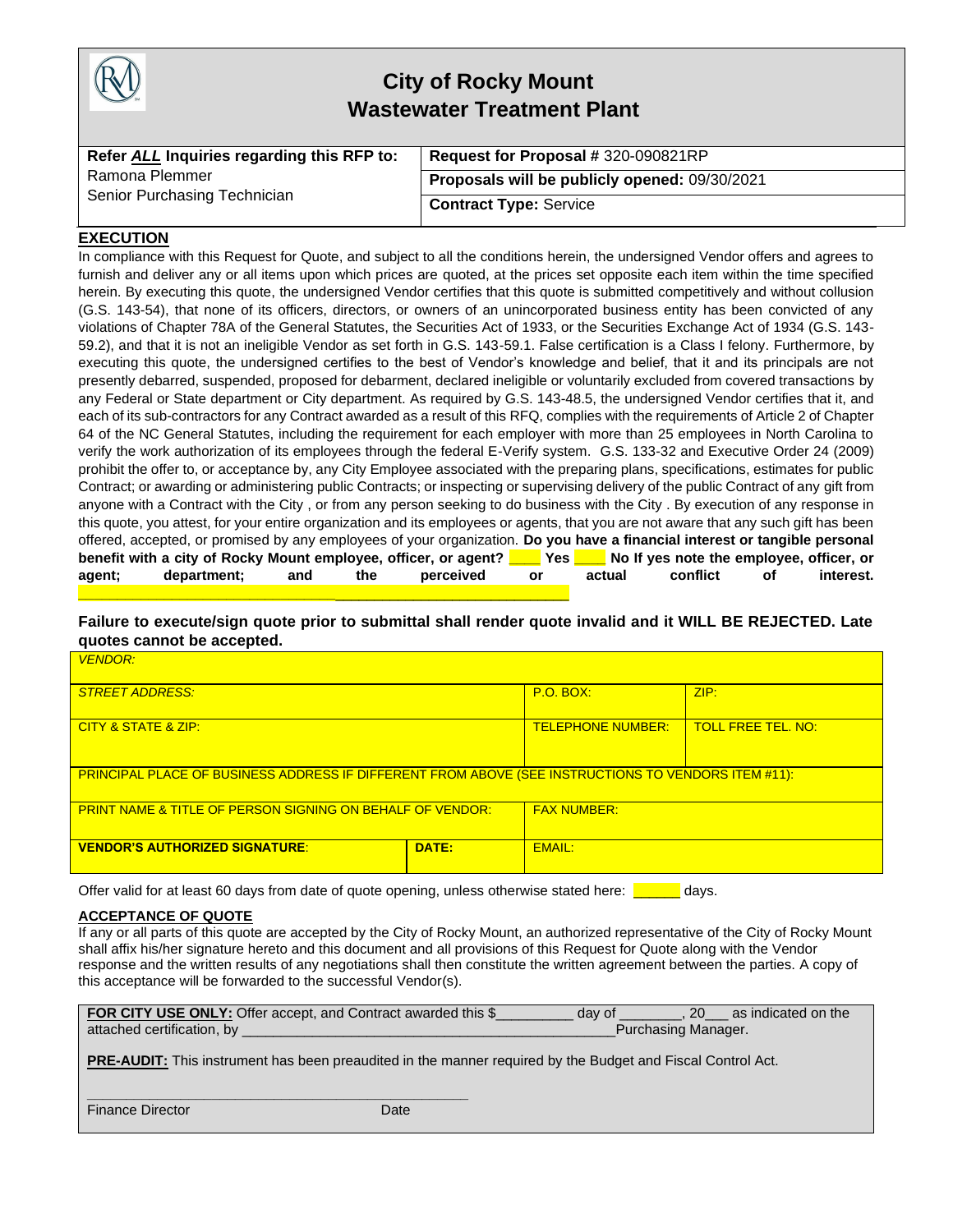# **Contents**

| 1.0 |                                                                          |  |
|-----|--------------------------------------------------------------------------|--|
| 2.0 |                                                                          |  |
| 2.1 |                                                                          |  |
| 2.2 | NOTICE TO VENDORS REGARDING RFP TERMS AND CONDITIONS 5                   |  |
| 2.3 |                                                                          |  |
| 2.4 |                                                                          |  |
| 2.5 |                                                                          |  |
| 2.6 |                                                                          |  |
| 2.7 |                                                                          |  |
| 3.0 |                                                                          |  |
| 3.1 |                                                                          |  |
| 3.2 | <b>CONFIDENTIALITY AND PROHIBITED COMMUNICATIONS DURING EVALUATION 8</b> |  |
| 3.3 |                                                                          |  |
| 4.0 |                                                                          |  |
| 4.1 |                                                                          |  |
| 4.2 |                                                                          |  |
| 4.3 |                                                                          |  |
| 4.4 |                                                                          |  |
| 4.5 |                                                                          |  |
| 4.6 |                                                                          |  |
| 4.7 |                                                                          |  |
| 4.8 |                                                                          |  |
| 4.9 |                                                                          |  |
| 5.0 |                                                                          |  |
| 5.1 |                                                                          |  |
| 5.2 |                                                                          |  |
| 5.3 |                                                                          |  |
| 5.4 |                                                                          |  |
| 5.5 |                                                                          |  |
| 5.6 |                                                                          |  |
| 6.0 |                                                                          |  |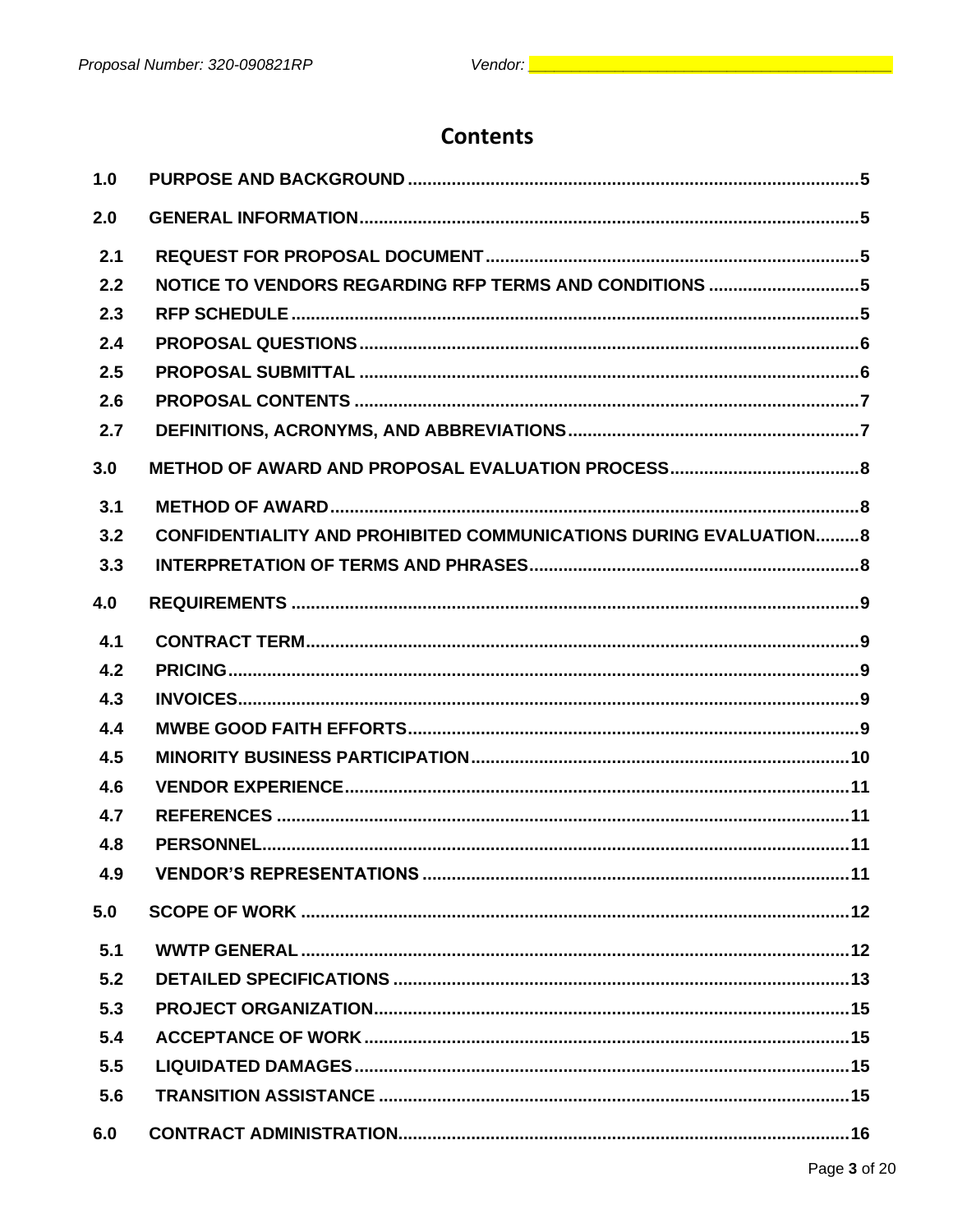|     | Proposal Number: 320-090821RP | Vendor: <u>New Albert (1989)</u> |  |
|-----|-------------------------------|----------------------------------|--|
| 6.1 |                               |                                  |  |
| 6.2 |                               |                                  |  |
| 6.3 |                               |                                  |  |
| 6.4 |                               |                                  |  |
|     |                               |                                  |  |
|     |                               |                                  |  |
|     |                               |                                  |  |
|     |                               |                                  |  |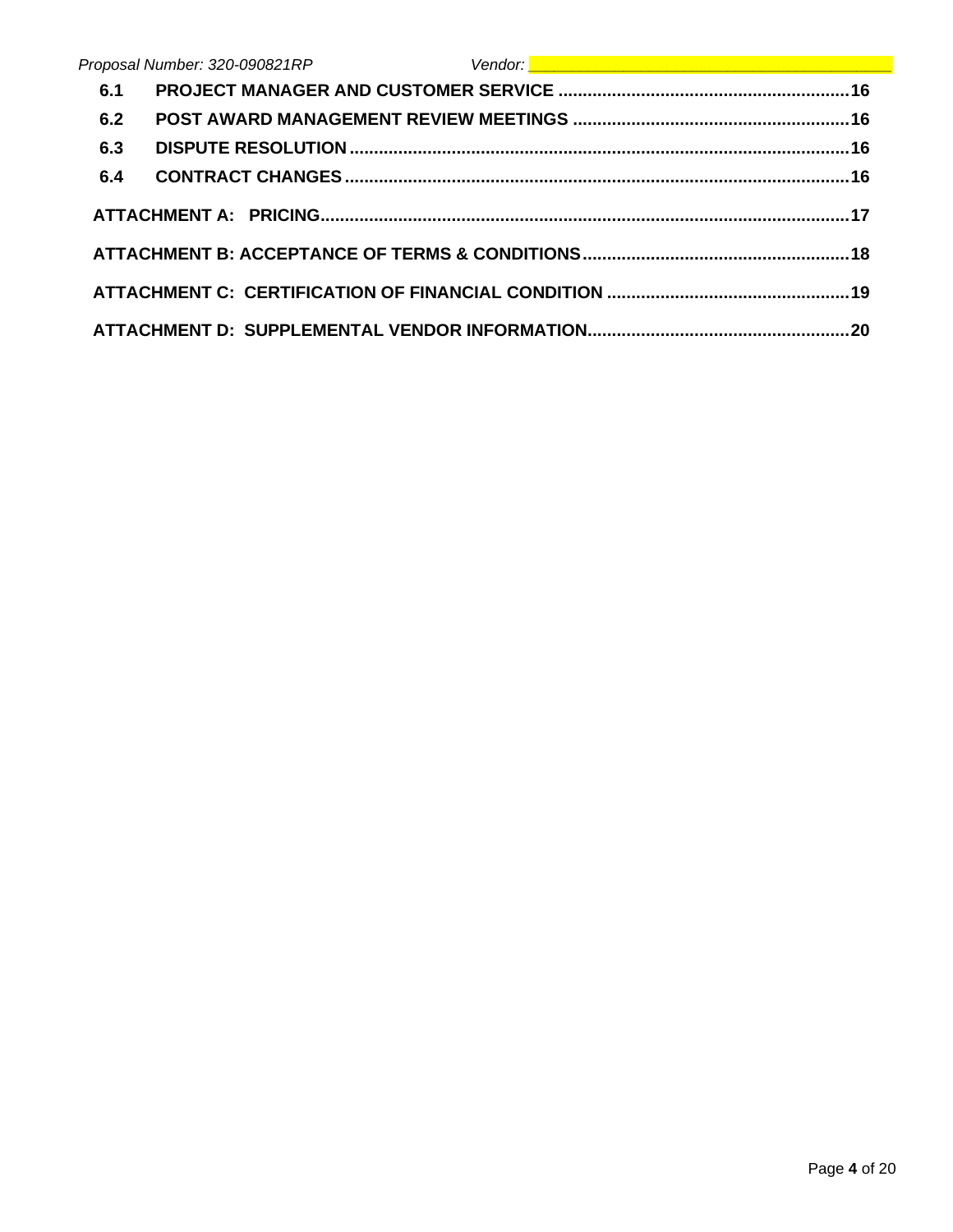# <span id="page-5-0"></span>**1.0 PURPOSE AND BACKGROUND**

The Wastewater Treatment Plant generates approximately 13,500,000 gallons of thickened secondary bio-solids per year. The bio-solids will be stored in one digester at the Wastewater Treatment Plant. Due to the nature of operation of the digesters, the volume of bio-solids generated that will need to be removed from site, each day averages 50,000 to 60,000 gallons. The city currently does not have adequate land or any equipment to land apply bio-solids and will enter a contract with a qualified and duly licensed private company to operate a land application program.

Proposals shall be submitted in accordance with the terms and conditions of this RFP and any addenda issued hereto.

# <span id="page-5-1"></span>**2.0 GENERAL INFORMATION**

# <span id="page-5-2"></span>**2.1 REQUEST FOR PROPOSAL DOCUMENT**

The RFP is comprised of the base RFP document, any attachments, and any addenda released before Contract award. All attachments and addenda released for this RFP in advance of any Contract award are incorporated herein by reference.

# <span id="page-5-3"></span>**2.2 NOTICE TO VENDORS REGARDING RFP TERMS AND CONDITIONS**

It shall be the Vendor's responsibility to read the Instructions, the Cities terms and conditions, all relevant exhibits and attachments, and any other components made a part of this RFP and comply with all requirements and specifications herein. Vendors also are responsible for obtaining and complying with all Addenda and other changes that may be issued in connection with this RFP.

If Vendors have questions, issues, or exceptions regarding any term, condition, or other component within this RFP, those must be submitted as questions in accordance with the instructions in Section 2.4 PROPOSAL QUESTIONS. If the City determines that any changes will be made as a result of the questions asked, then such decisions will be communicated in the form of an RFP addendum. The City may also elect to leave open the possibility for later negotiation and amendment of specific provisions of the Contract that have been addressed during the question-and-answer period. Other than through this process, the City rejects and will not be required to evaluate or consider any additional or modified terms and conditions submitted with Vendor's proposal. This applies to any language appearing in or attached to the document as part of the Vendor's proposal that purports to vary any terms and conditions or Vendors' instructions herein or to render the proposal non-binding or subject to further negotiation. Vendor's proposal shall constitute a firm offer. **By execution and delivery of this RFP Response, the Vendor agrees that any additional or modified terms and conditions, whether submitted purposely or inadvertently, shall have no force or effect, and will be disregarded. Noncompliance with, or any attempt to alter or delete, this paragraph shall constitute sufficient grounds to reject Vendor's proposal as nonresponsive.**

Contact with anyone working for or with the City regarding this RFP other than the City Contract Specialist named on the face page of this RFP in the manner specified by this RFP shall constitute grounds for rejection of said Vendor's offer, at the City's election.

# <span id="page-5-4"></span>**2.3 RFP SCHEDULE**

The table below shows the *intended* schedule for this RFP. The city will make every effort to adhere to this schedule.

| <b>Event</b>                      | <b>Responsibility</b> | Date and Time              |
|-----------------------------------|-----------------------|----------------------------|
| <b>Issue RFP</b>                  | City                  | Thursday 9/16/2021         |
| Mandatory Site Visit (choose one) | City                  | Monday 9/20/2021 2:00 pm   |
| <b>Submit Written Questions</b>   | Vendor                | Wednesday 9/22/2021        |
| Provide Response to Questions     | City                  | Friday 9/24/2021           |
| Submit Proposals                  | Vendor                | Thursday 9/30/2021 2:00 pm |
| <b>Contract Award</b>             | City                  | TBD                        |
| <b>Contract Effective Date</b>    | City                  | January 1, 2022            |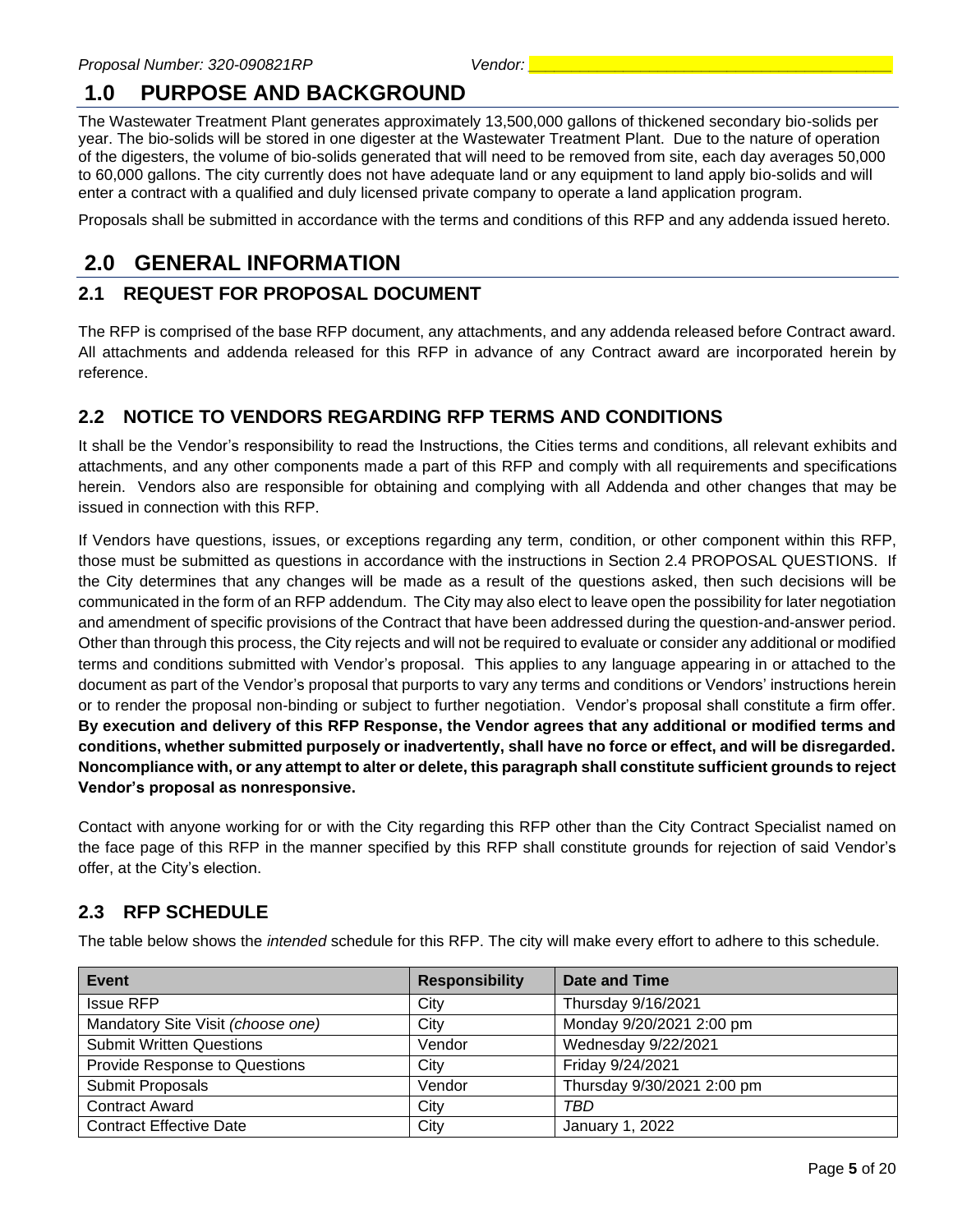**Site Visit**: Contractor representatives are URGED and CAUTIONED to visit the site and apprise themselves of the conditions and requirements which will affect the performance of the work called for by this Request for Proposal. Submission of a proposal shall constitute sufficient evidence of this compliance and no allowance will be made for unreported conditions which a prudent Contractor would recognize as affecting the performance of the work called for in this proposal.

Site visit attendees will meet at 3031 Treatment Plant Road, Rocky Mount NC 27801. Submission of a proposal shall constitute sufficient evidence of this compliance and no allowance will be made for unreported conditions which a prudent Vendor would recognize as affecting the performance of the work called for in this proposal.

Vendor is cautioned that any information released to attendees during the site visit, other than that involving the physical aspects of the facility referenced above, and which conflicts with, supersedes, or adds to requirements in this Request for Proposal, must be confirmed by written addendum before it can be considered to be a part of this proposal.

# <span id="page-6-0"></span>**2.4 PROPOSAL QUESTIONS**

Upon review of the RFP documents, Vendors may have questions to clarify or interpret the RFP in order to submit the best proposal possible. To accommodate the Proposal Questions process, Vendors shall submit any such questions by the above due date.

Written questions shall be emailed to Ramona.Plemmer@rockymountnc.gov by the date and time specified above. Vendors should enter "RFP # 320-090821RP: Questions" as the subject for the email. Questions submittals should include a reference to the applicable RFP section and be submitted in a format shown below:

| Reference                | <b>Vendor Question</b> |
|--------------------------|------------------------|
| RFP Section, Page Number | Yendor question ?      |

Questions received prior to the submission deadline date, the City's response, and any additional terms deemed necessary by the City will be posted in the form of an addendum the City of Rocky Mount Purchasing web-page <http://www.rockymountnc.gov/services-finance-bids/> and/or to the Interactive Purchasing System (IPS), [http://www.ips.state.nc.us,](http://www.ips.state.nc.us/) and shall become an Addendum to this RFP. No information, instruction or advice provided orally or informally by any City personnel, whether made in response to a question or otherwise in

connection with this RFP, shall be considered authoritative or binding. Vendors shall rely *only* on written material contained in an Addendum to this RFP.

# <span id="page-6-1"></span>**2.5 PROPOSAL SUBMITTAL**

If applicable to this RFP, sealed proposals, subject to the conditions made a part hereof and the submission requirements described below, shall be delivered to the physical address indicated in the table below, for furnishing and delivering those items or Services as described herein.

Vendors shall deliver to the address identified in the table above: one (1) paper, one (1) photocopy.

All proposals shall be submitted in a sealed envelope. Clearly mark each package with: (1) Vendor name; (2) the RFP number; and (3) the due date. Address the package(s) for delivery as shown in the table, below. File contents **shall NOT** be password-protected but shall be in .PDF or XLS format and shall be capable of being copied to other sources.

Proposal shall be marked on the outside of the sealed envelope with the Vendor's name, RFP number and date and time of opening. If Vendor is submitting more than one proposal, each proposal shall be submitted in separate sealed envelope and marked accordingly. For delivery purposes, separate sealed proposals from a single Vendor may be included in the same outer package. Do not include proposals for more than one solicitation in the same package.

| <b>MAILING ADDRESS FOR DELIVERY OF</b>  | OFFICE ADDRESS FOR DELIVERY BY ANY OTHER       |
|-----------------------------------------|------------------------------------------------|
| <b>PROPOSAL VIA U.S. POSTAL SERVICE</b> | <b>MEANS, SPECIAL DELIVERY, HAND DELIVERY,</b> |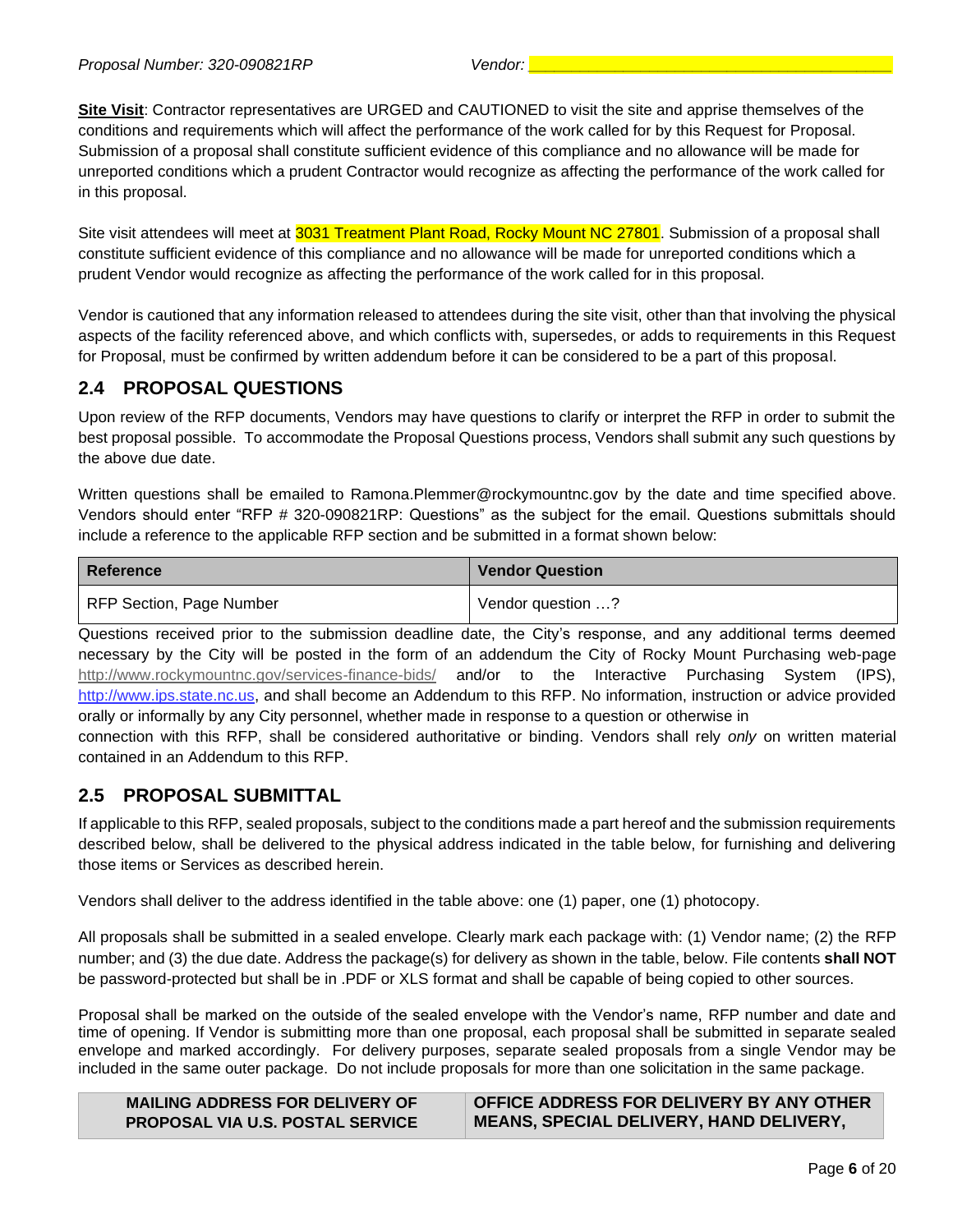| Proposal Number: 320-090821RP | Vendor:                                                     |
|-------------------------------|-------------------------------------------------------------|
|                               | <b>OVERNIGHT DELIVERY OR BY ANY OTHER</b><br><b>CARRIER</b> |
| PROPOSAL NUMBER: 320-090821RP | PROPOSAL NUMBER: 320-090821RP                               |
| Attn: Ramona Plemmer          | Attn: Ramona Plemmer                                        |
| City of Rocky Mount           | City of Rocky Mount                                         |
| PO BOX 1180                   | 331 S. Franklin Street                                      |
| Rocky Mount, NC 27802         | Rocky Mount, NC 27804                                       |

All Vendors are urged to take the possibility of delay into account when submitting a proposal. **Attempts to submit a proposal via facsimile (FAX) machine, telephone or e-mail, in response to this RFP shall NOT be accepted.** 

Failure to submit a proposal in strict accordance with these instructions shall constitute sufficient cause to reject a Vendor's proposal(s).

Critical updated information may be included in Addenda to this RFP. It is important that all Vendors responding on this RFP periodically check the City's IPS website for any Addenda that may be issued prior to the proposal opening date. All Vendors shall be deemed to have read and understood all information in this RFP and all Addenda thereto.

Contact with anyone working for or with the City of Rocky Mount regarding this RFP other than the City of Rocky Mount Purchasing Office Contract Lead named on the face page of this RFP in the manner specified by this RFP shall constitute grounds for rejection of said Vendor's offer, at the City of Rocky Mount Purchasing Office election.

### **Proposal Opening:**

Proposals will be opened and read aloud at the Frederick E. Turnage Administrative Services Complex, first floor atrium, 331 South Franklin Street, Rocky Mount, North Carolina 27804 at the date and time specified on the cover sheet and RFP schedule.

# <span id="page-7-0"></span>**2.6 PROPOSAL CONTENTS**

Vendors shall populate all attachments of this RFP that require the Vendor to provide information and include an authorized signature where requested. Vendor RFP responses shall include the following items and those attachments should be arranged in the following order:

- a) Cover Letter
- b) Title Page: Include the company name, address, phone number and authorized representative along with the Proposal Number.
- c) Completed and signed version of EXECUTION PAGES, along with the body of the RFP and signed receipt pages of any addenda released in conjunction with this RFP (if required to be returned).
- d) Completed version of ATTACHMENT A: PRICING
- e) ATTACHMENT B: TERMS AND CONDITIONS
- f) Completed and signed version of ATTACHMENT C: CERTIFICATION OF FINANCIAL CONDITION
- g) Completed and signed version of ATTACHMENT D: SUPPLEMENTAL VENDOR INFORMATION
- h) Sealed tanker certification
- i) Performance bond

### <span id="page-7-1"></span>**2.7DEFINITIONS, ACRONYMS, AND ABBREVIATIONS**

- a) **BUYER:** The employee of the City or Other Eligible Entity that places an order with the Vendor.
- b) **CONTRACT LEAD:** Representative of the City of Rocky Mount Purchasing Office who corresponds with potential Vendors in order to identify and contract with that Vendor providing the greatest benefit to the City and who will administer this contract for the City.
- c) **QUALIFIED PROPOSAL:** A responsive proposal submitted by a responsible Vendor.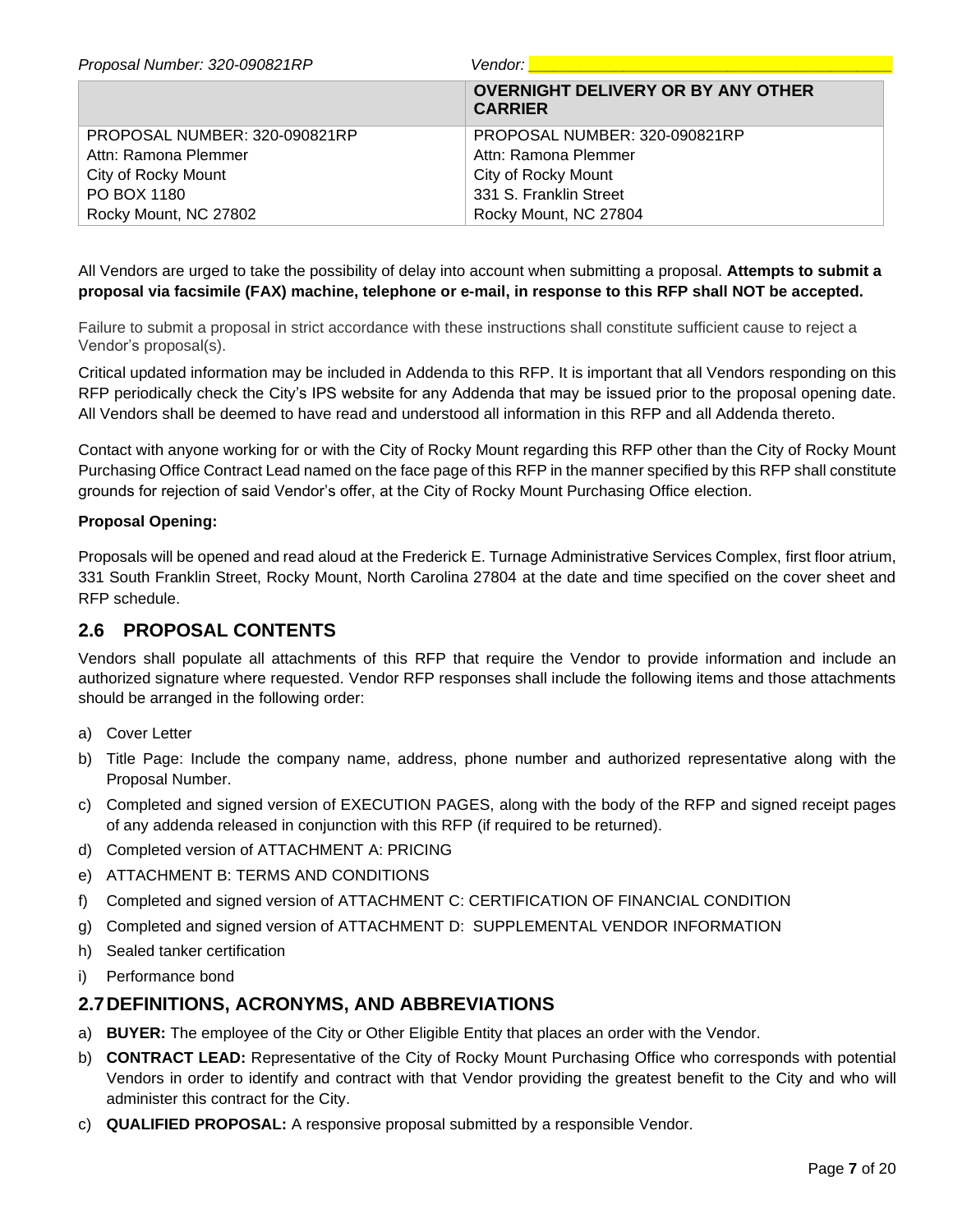- d) **RFP:** Request for Proposal
- e) **SERVICES or SERVICE DELIVERABLES:** The tasks and duties undertaken by the Vendor to fulfill the requirements and specifications of this solicitation.
- f) **VENDOR:** Supplier, bidder, proposer, company, firm, corporation, partnership, individual or other entity submitting a response to a Request for Proposal.

# <span id="page-8-0"></span>**3.0 METHOD OF AWARD AND PROPOSAL EVALUATION PROCESS**

### <span id="page-8-1"></span>**3.1 METHOD OF AWARD**

Pursuant to North Carolina General Statutes Section 143-131, "award shall be made to the lowest responsible, responsive bid or bidders, taking into consideration quality, performance and the time specified in the proposals for the performance of the contract."

While the intent of this RFP is to award Contracts to multiple Contractors for different properties, the City reserves the right to make a single award to one Contractor, to not award one or more properties or to cancel this RFP in its entirety without awarding a Contract, if it is considered to be most advantageous to the City to do so.

The City reserves the right to waive any minor informality or technicality in proposals received.

*Local Preference Policy. The only exception to the lowest responsive, responsible bidder method of award will be the local preference policy. The preference will allow an Eligible Local Bidder to match the price and terms of the lowest responsible, responsive bidder who is a Non-Local Bidder, if the Eligible Local Bidder's price is within five percent (5%) or \$25,000, whichever is less, of the lowest responsible, responsive Non-Local Bidder's price .An eligible local vendor is one that is current on property taxes in the City of Rocky Mount and meets the qualifications set forth in the policy. An application can be found at https://rockymountnc.gov/vendors*

# <span id="page-8-2"></span>**3.2 CONFIDENTIALITY AND PROHIBITED COMMUNICATIONS DURING EVALUATION**

During the evaluation period—from the date proposals are opened through the date the contract is awarded—each Vendor submitting a proposal (including its representatives, sub-contractors and/or suppliers) is prohibited from having any communications with any person inside or outside the using department , issuing department , other government department office, or body (including the purchaser named above, department secretary, department head, members of the general assembly and/or governor's office), or private entity, if the communication refers to the content of Vendor's proposal or qualifications, the contents of another Vendor's proposal, another Vendor's qualifications or ability to perform the contract, and/or the transmittal of any other communication of information that could be reasonably considered to have the effect of directly or indirectly influencing the evaluation of proposals and/or the award of the contract. A Vendor not in compliance with this provision shall be disqualified from contract award, unless it is determined in the City's discretion that the communication was harmless, that it was made without intent to influence and that the best interest of the City would not be served by the disqualification. A Vendor's proposal may be disqualified if its sub-contractor and supplier engage in any of the foregoing communications during the time that the procurement is active (i.e., the issuance date of the procurement to the date of contract award). Only those discussions, communications or transmittals of information authorized or initiated by the issuing department for this RFP or general inquiries directed to the purchaser regarding requirements of the RFP (prior to proposal submission) or the status of the contract award (after submission) are excepted from this provision.

# <span id="page-8-3"></span>**3.3 INTERPRETATION OF TERMS AND PHRASES**

This Request for Proposal serves two functions: (1) to advise potential Vendors of the parameters of the solution being sought by the Department; and (2) to provide (together with other specified documents) the terms of the Contract resulting from this procurement. As such, all terms in the Request for Proposal shall be enforceable as contract terms in accordance with the General Contract Terms and Conditions. The use of phrases such as "shall," "must," and "requirements" are intended to create enforceable contract conditions. In determining whether proposals should be evaluated or rejected, the Department will take into consideration the degree to which Vendors have proposed or failed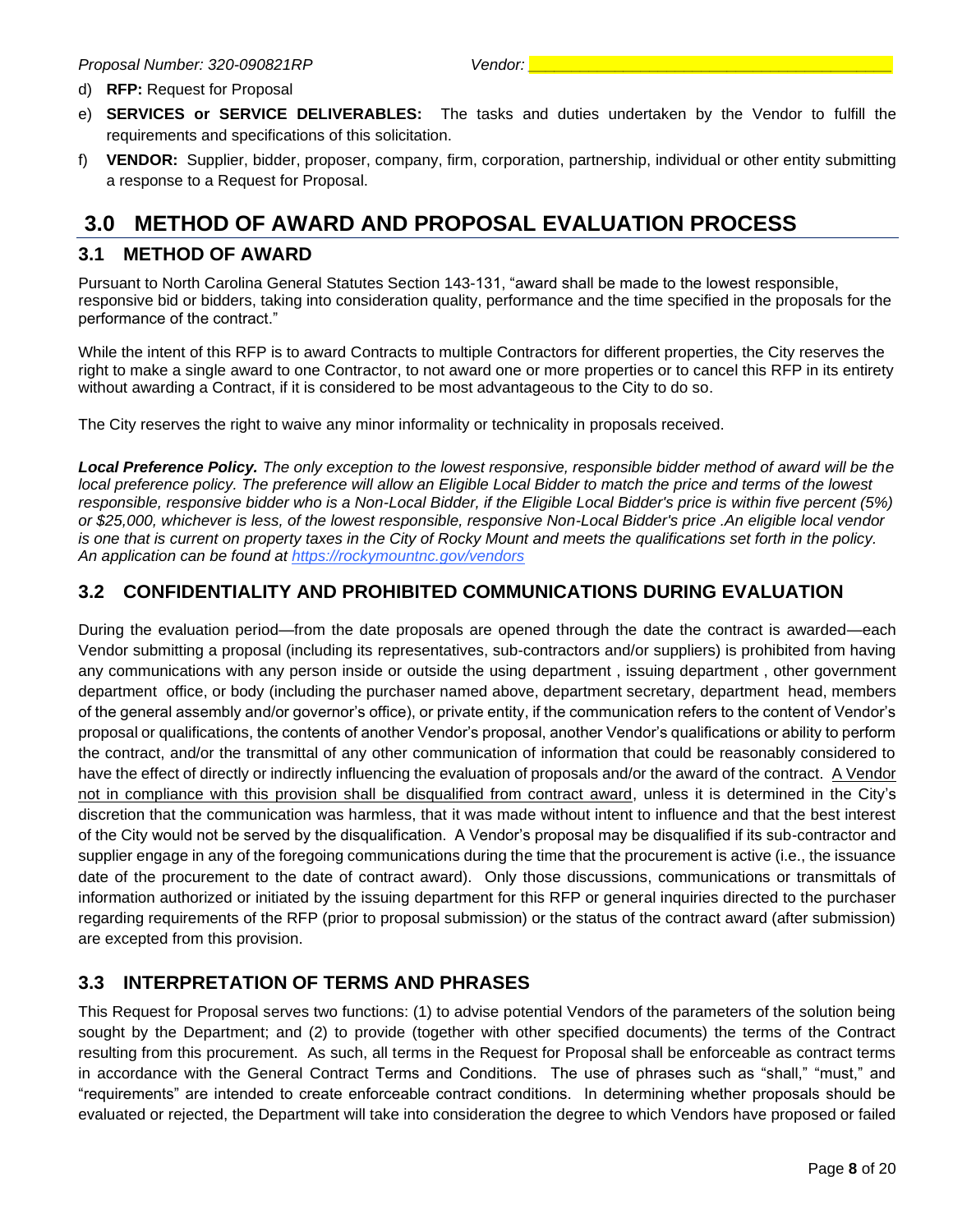#### *Proposal Number: 320-090821RP Vendor: \_\_\_\_\_\_\_\_\_\_\_\_\_\_\_\_\_\_\_\_\_\_\_\_\_\_\_\_\_\_\_\_\_\_\_\_\_\_\_\_\_\_*

to propose solutions that will satisfy the Department's needs as described in the Request for Proposal. Except as specifically stated in the Request for Proposal, no one requirement shall automatically disqualify a Vendor from consideration. However, failure to comply with any single requirement may result in the Department exercising its discretion to reject a proposal in its entirety.

# <span id="page-9-0"></span>**4.0 REQUIREMENTS**

This Section lists the requirements related to this RFP. By submitting a proposal, the Vendor agrees to meet all stated requirements in this Section as well as any other specifications, requirements and terms and conditions stated in this RFP. If a Vendor is unclear about a requirement or specification or believes a change to a requirement would allow for the City to receive a better proposal, the Vendor is urged and cautioned to submit these items in the form of a question during the question-and-answer period in accordance with Section 2.5.

# <span id="page-9-1"></span>**4.1 CONTRACT TERM**

The Contract shall have an initial term of **five (5) years**, beginning on January 1, 2022-December 31, 2027. The Vendor shall begin work under the Contract within 30 business days of the Effective Date.

# <span id="page-9-2"></span>**4.2 PRICING**

Proposal price shall constitute the total cost to Buyer for complete performance in accordance with the requirements and specifications herein, including all applicable charges handling, administrative and other similar fees. Vendor shall not invoice for any amounts not specifically allowed for in this RFP. Complete ATTACHMENT A: PRICING FORM and include in Proposal. The amount bid for the initial annual term is subject to negotiation and adjustment considering CPI after the first year and agreed to by the City.

# <span id="page-9-3"></span>**4.3 INVOICES**

- a) The Vendor must submit one monthly invoice within fifteen (15) calendar days following the end of each month in which work was performed.
- b) Invoices must be submitted to the following address: City of Rocky Mount Attn: Accounts Payable

PO BOX 1180

#### Rocky Mount, NC 27802

c) Payment amounts will be made on a NET 30 day pay period upon submission of an invoice and appropriate trip tickets to support such invoice.

# <span id="page-9-4"></span>**4.4 MWBE GOOD FAITH EFFORTS**

Bidders must earn at least 50 points from the good faith efforts listed for their bid to be considered responsive. The awarded bidder will be asked to show proof of good faith efforts.

❑ **1 – (10 pts)** Contacted minority businesses that reasonably could have been expected to submit a quote and that were known to the contractor, or available on State or local government-maintained lists, at least 10 days before the bid date and notified them of the nature and scope of the work to be performed.

❑ **<sup>2</sup> --(10 pts)** Made the bid and subcontract documents available for review by prospective minority businesses or providing these documents to them at least 10 days before the bids are due.

❑ **<sup>3</sup>** – **(15 pts)** Broken down or combined elements of work into economically feasible units to facilitate minority participation.

❑ **<sup>4</sup> – (10 pts)** Worked with minority trade, community, or contractor organizations identified by the Office of Historically Underutilized Businesses and included in the bid documents that provide assistance in recruitment of minority businesses.



❑ **<sup>6</sup> – (15 pts)** Negotiated in good faith with interested minority businesses and did not reject them as unqualified without sound reasons based on their capabilities. Any rejection of a minority business based on lack of qualification should have the reasons documented in writing.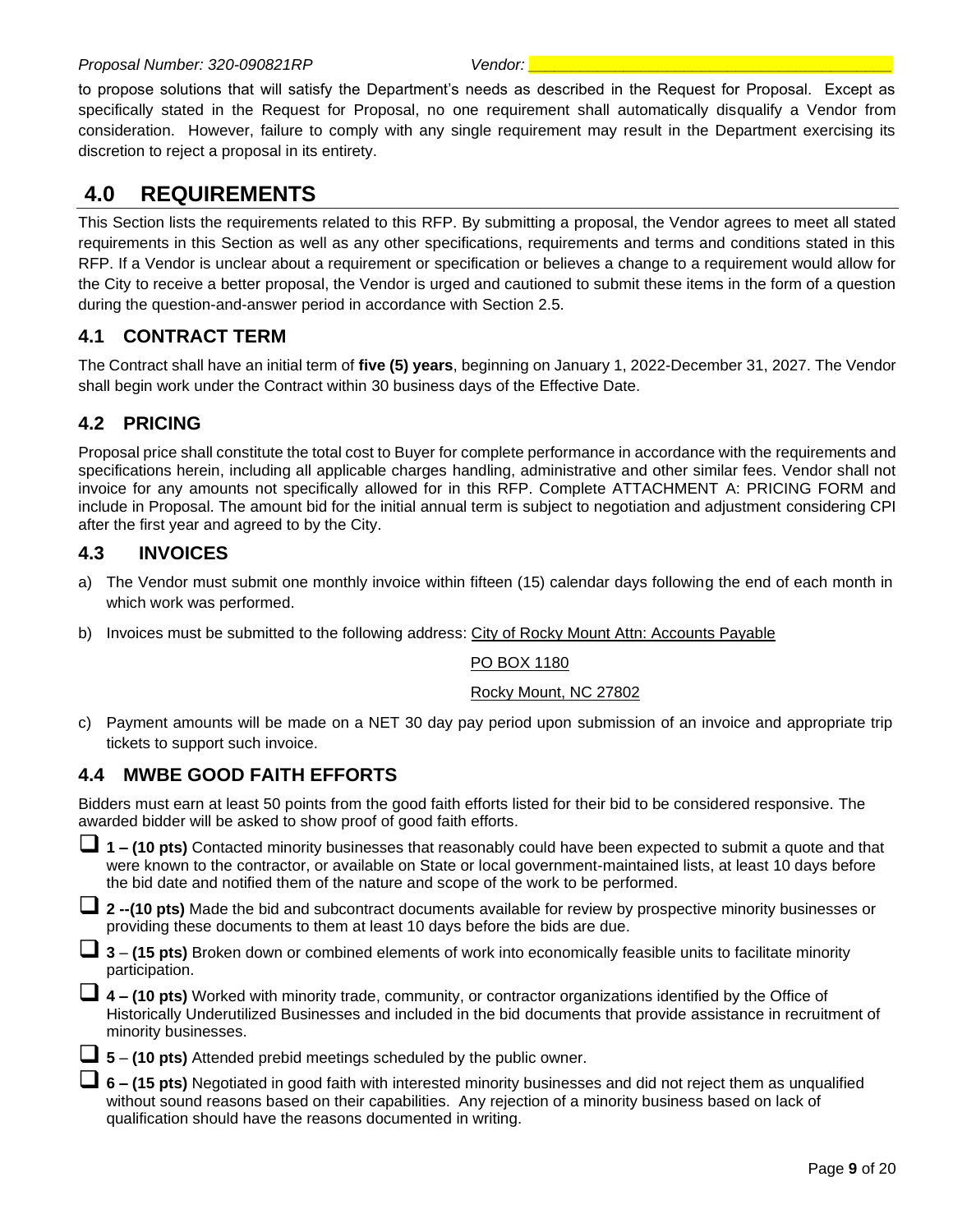❑ **<sup>7</sup>** – **(25 pts)** Provided assistance to an otherwise qualified minority business in need of equipment, loan capital, lines of credit, or joint pay agreements to secure loans, supplies, or letters of credit, including waiving credit that is ordinarily required. Assisted minority businesses in obtaining the same unit pricing with the bidder's suppliers in order to help minority businesses in establishing credit.

❑ **<sup>8</sup>** – **(20 pts)** Negotiated joint venture and partnership arrangements with minority businesses in order to increase opportunities for minority business participation on a public construction or repair project when possible.

❑ **<sup>9</sup>** - **(20 pts)** Provided quick pay agreements and policies to enable minority contractors and suppliers to meet cash-flow demands.

# <span id="page-10-0"></span>**4.5 MINORITY BUSINESS PARTICIPATION**

The Bidder has the responsibility to make a good faith effort to solicit minority proposals and to attain the aspirational ten percent (10%-30%) goal. We encourage all Bidders even MWBE/HUBs to obtain the aspirational goal where subcontracting and supplier opportunities exist. Use the table below to note the MWBE businesses that will be used as suppliers or subcontractors for this contract.

| <b>MWBE FIRM</b> | <b>OWNERSHIP STATUS</b> | <b>ADDRESS</b> | <b>WORK TYPE</b> |
|------------------|-------------------------|----------------|------------------|
|                  |                         |                |                  |
|                  |                         |                |                  |
|                  |                         |                |                  |
|                  |                         |                |                  |
|                  |                         |                |                  |

If the goal of 10%-30% participation by HUB Certified or minority businesses is not achieved, the Bidder shall provide the following documentation to the City of his/her good faith efforts:

Examples of documentation that may be required to demonstrate the Bidder's good faith efforts to meet the goals set forth in these provisions include, but are not necessarily limited to, the following:

- a) Copies of solicitations for quotes to at least three (3) minority business firms from the source list provided by the State for each subcontract to be let under this contract (if 3 or more firms are shown on the source list). Each solicitation shall contain a specific description of the work to be subcontracted, location where bid documents can be reviewed, representative of the Prime Bidder to contact, and location, date and time when quotes must be received.
- b) Copies of quotes or responses received from each MWBE responding to the solicitation.
- c) A telephone log of follow-up calls to each firm sent a solicitation.
- d) For subcontracts where a minority business is not considered the lowest responsible sub-bidder, copies of quotes received from all firms submitting quotes for that particular subcontract.
- e) Documentation of any contacts or correspondence to minority business, community, or contractor organizations in an attempt to meet the goal.
- f) Copy of pre-bid roster
- g) Letter documenting efforts to provide assistance in obtaining required bonding or insurance for minority business.
- h) Letter detailing reasons for rejection of minority business.
- Letter documenting proposed assistance offered to minority business in need of equipment, loan capital, lines of credit, or joint pay agreements to secure loans, supplies, or letter of credit, including waiving credit that is ordinarily required.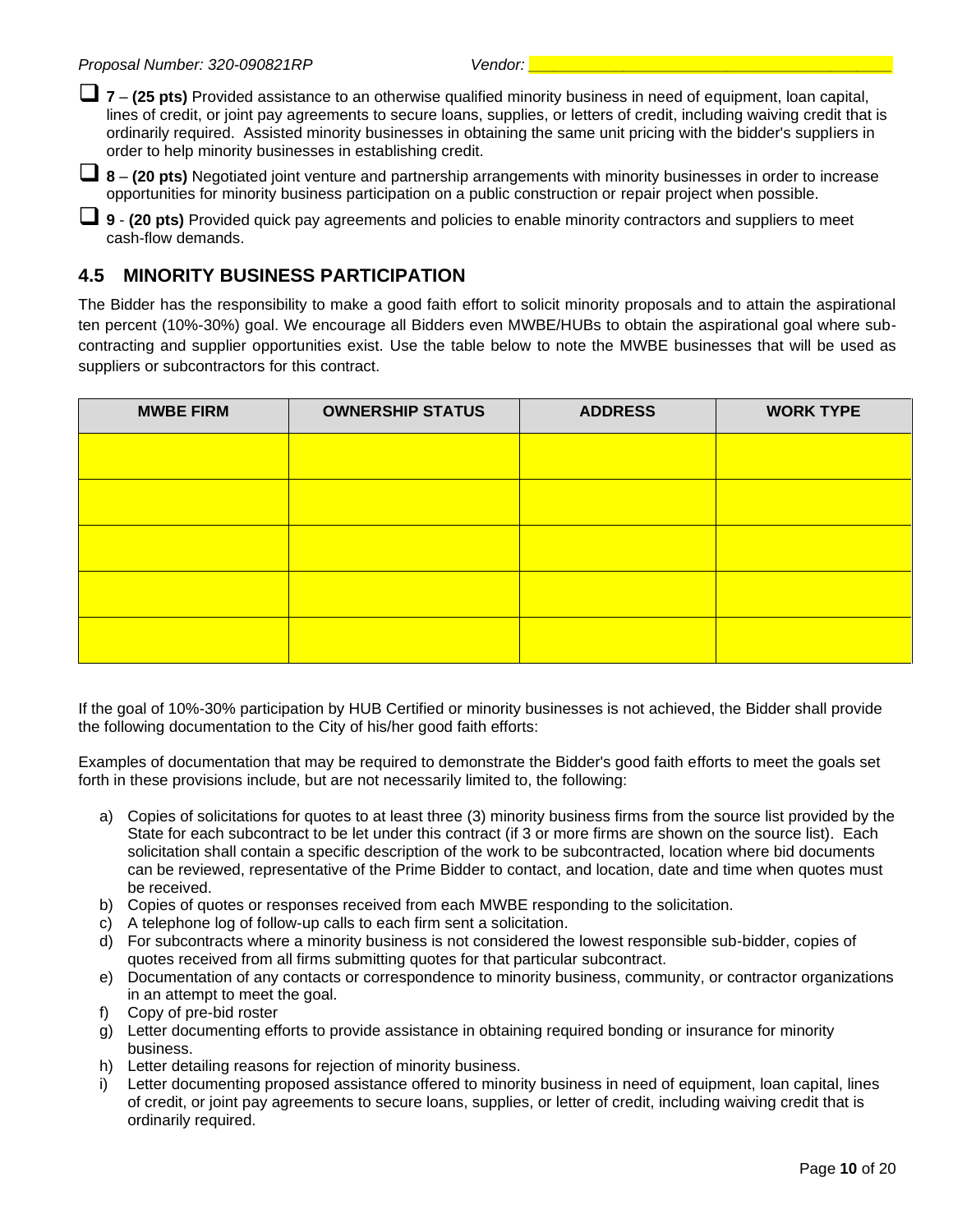Failure to provide the documentation as listed in these provisions may result in a non-responsive bid.

### <span id="page-11-0"></span>**4.6 VENDOR EXPERIENCE**

In its Proposal, Vendor shall demonstrate experience with public and/or private sector clients with similar or greater size and complexity to the City of Rocky Mount. Vendor shall provide information as to the qualifications and experience of all executives, managerial, legal, and professional personnel to be assigned to this project, including resumes citing experience with similar projects and the responsibilities to be assigned to each person. **Must have a North Carolina Land Application Permit**.

### <span id="page-11-1"></span>**4.7 REFERENCES**

Vendors shall provide at least three (3) different references for which your company has provided Services of similar size and scope to that proposed herein. The city of Rocky Mount shall contact these users to determine the Services provided are substantially similar in scope to those proposed herein and Contractor's performance has been satisfactory. The information obtained shall be considered in the evaluation of the quote. If city of Rocky Mount references is provided it cannot be counted towards your three (3) required references but may be included in addition to.

| <b>COMPANY NAME</b>                            | <b>CONTACT NAME</b> | <b>COMPANY EMAIL</b> | <b>TELEPHONE NUMBER</b> |
|------------------------------------------------|---------------------|----------------------|-------------------------|
|                                                |                     |                      |                         |
|                                                |                     |                      |                         |
|                                                |                     |                      |                         |
| <b>Optional: City of Rocky</b><br><b>Mount</b> |                     |                      |                         |

### <span id="page-11-2"></span>**4.8 PERSONNEL**

Vendor shall not substitute key personnel assigned to the performance of this Contract without prior written approval by the Contract Lead. Vendor shall notify the Contract Lead of any desired substitution, including the name(s) and references of Vendor's recommended substitute personnel. The city will approve or disapprove the requested substitution in a timely manner. The City may, in its sole discretion, terminate the services of any person providing services under this Contract. Upon such termination, the City may request acceptable substitute personnel or terminate the contract services provided by such personnel.

### <span id="page-11-3"></span>**4.9 VENDOR'S REPRESENTATIONS**

- a) Vendor warrants that qualified personnel shall provide Services under this Contract in a professional manner. "Professional manner" means that the personnel performing the Services will possess the skill and competence consistent with the prevailing business standards in the industry. Vendor agrees that it will not enter any agreement with a third party that may abridge any rights of the City under this Contract. Vendor will serve as the prime contractor under this Contract and shall be responsible for the performance and payment of all subcontractors that may be approved by the City. Names of any third-party Vendors or subcontractors of Vendor may appear for purposes of convenience in Contract documents; and shall not limit Vendor's obligations hereunder. Vendor will retain executive representation for functional and technical expertise as needed in order to incorporate any work by third party subcontractor(s).
- b) If any Services, deliverables, functions, or responsibilities not specifically described in this Contract are required for Vendor's proper performance, provision and delivery of the service and deliverables under this Contract or are an inherent part of or necessary sub-task included within such service, they will be deemed to be implied by and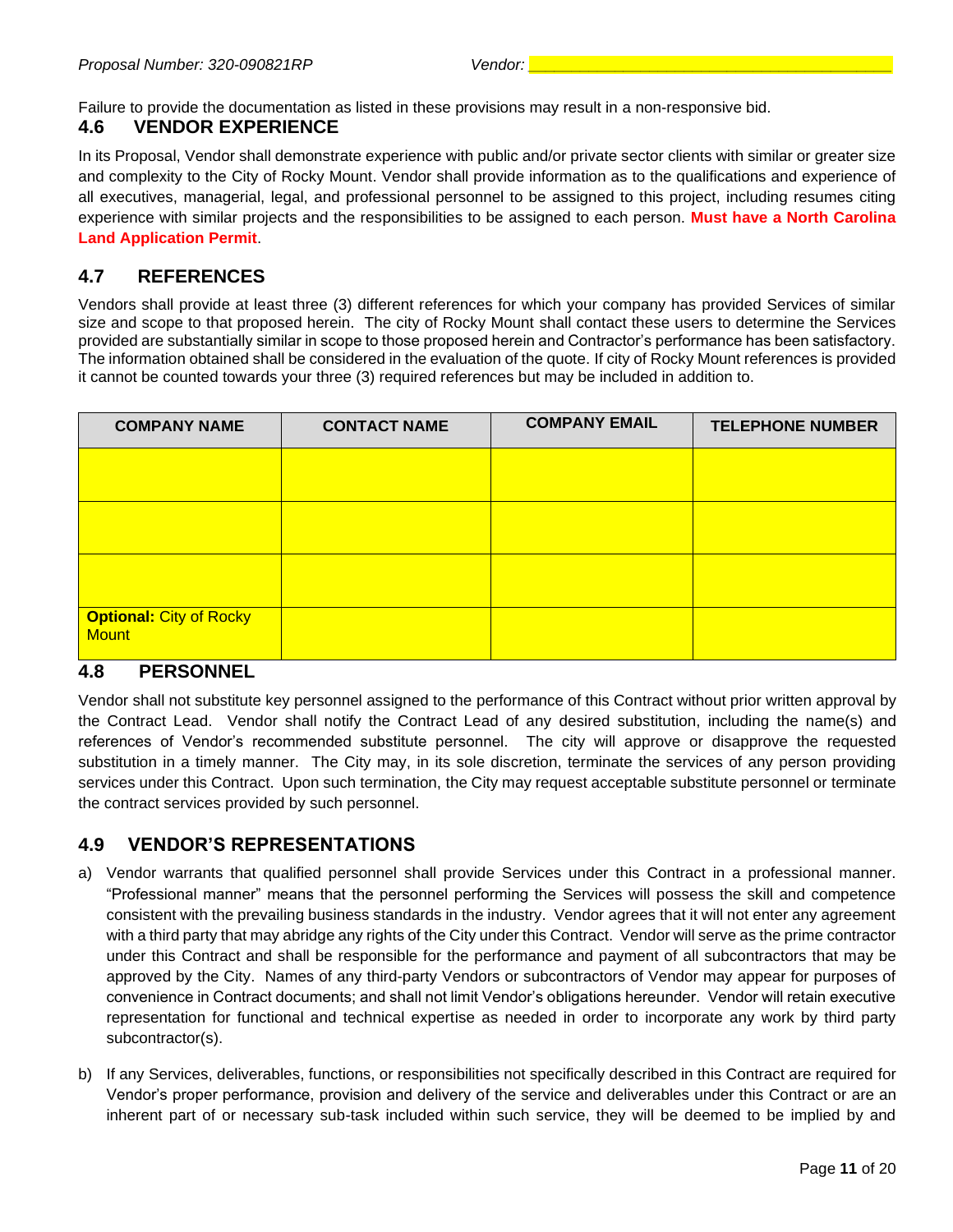included within the scope of the contract to the same extent and in the same manner as if specifically described in the contract. Unless otherwise expressly provided herein, Vendor will furnish all of its own necessary management, supervision, labor, facilities, furniture, computer and telecommunications equipment, software, supplies and materials necessary for the Vendor to provide and deliver the Services and Deliverables.

c) Vendor warrants that it has the financial capacity to perform and to continue perform its obligations under the contract; that Vendor has no constructive or actual knowledge of an actual or potential legal proceeding being brought against Vendor that could materially adversely affect performance of this Contract; and that entering into this Contract is not prohibited by any contract, or order by any court of competent jurisdiction.

# <span id="page-12-0"></span>**5.0 SCOPE OF WORK**

### <span id="page-12-1"></span>**5.1 WWTP GENERAL**

### **I. Bio-Solids Removal:**

The Wastewater Treatment Plant generates approximately 13,500,000 gallons of thickened secondary bio-solids per year. The bio-solids will be stored in one digester at the Wastewater Treatment Plant. Due to the nature of operation of the digesters, the volume of bio-solids generated that will need to be removed from site, each day averages 50,000 to 60,000 gallons. The city currently does not have adequate land or any equipment to land apply bio-solids and will enter a contract with a qualified and duly licensed private company to operate a land application program.

### **II. Removal of Drying Bed Residual: Tar River Regional Wastewater Plant:**

### **Terms:**

- a) The residuals will be handled in a solid state (15% or greater)
- b) The City of Rocky Mount will be responsible for collecting samples of the material for analysis as specified in the land application permit and will provide a copy of the results to the successful bidder for loading calculations
- c) The successful bidder will be responsible for reporting the City of Rocky Mount's analytical results and field loading activity to the U.S. Environmental Protection Agency and the N.C. Division of Water **Quality**

### **III. Cleaning of Digester: Tar River Regional Wastewater Treatment Plant:**

- a) Annually, the city requires the cleaning of one digester to perform maintenance services. The cleaning process involves the removal of approximately 4-5 feet (420,000 gallons) of inert bio-solids. After removal of the bio-solids, high pressure washing will be used to remove any remaining product.
- b) Items identified above will be performed upon the following operational scenario:

For all "**ALTERNATE**" response bidders are to provide information on the alternate they will be providing on a separate sheet and return it with their bid price proposal for evaluation. The City reserves the right to make the decision on whether the alternate does or doesn't meet City requirements.

- **IV. Mobilization and Transportation Preparation:** The successful contractor will mobilize enough equipment to collect the material and transport it to a designated field. The contractor will also provide the equipment necessary to land apply the residuals at agronomic rates.
- **V. Equipment Set Up:** The City of Rocky Mount will provide on-site staff and appropriate equipment/pumps to facilitate material removal. The City of Rocky Mount assumes all responsibility and cost associated with any damage to beds or surrounding project area unless the drying beds are damaged due to the contractor's negligence.
- **VI. Residuals Removal Alternative:** The contractor will transport the residuals to a permitted, privately owned compost facility if field conditions/material is not acceptable for conventional land application.

### **VII. Sludge Hauling Summary:**

### **Sludge Hauling Volumes/ Calendar Year for WWTP**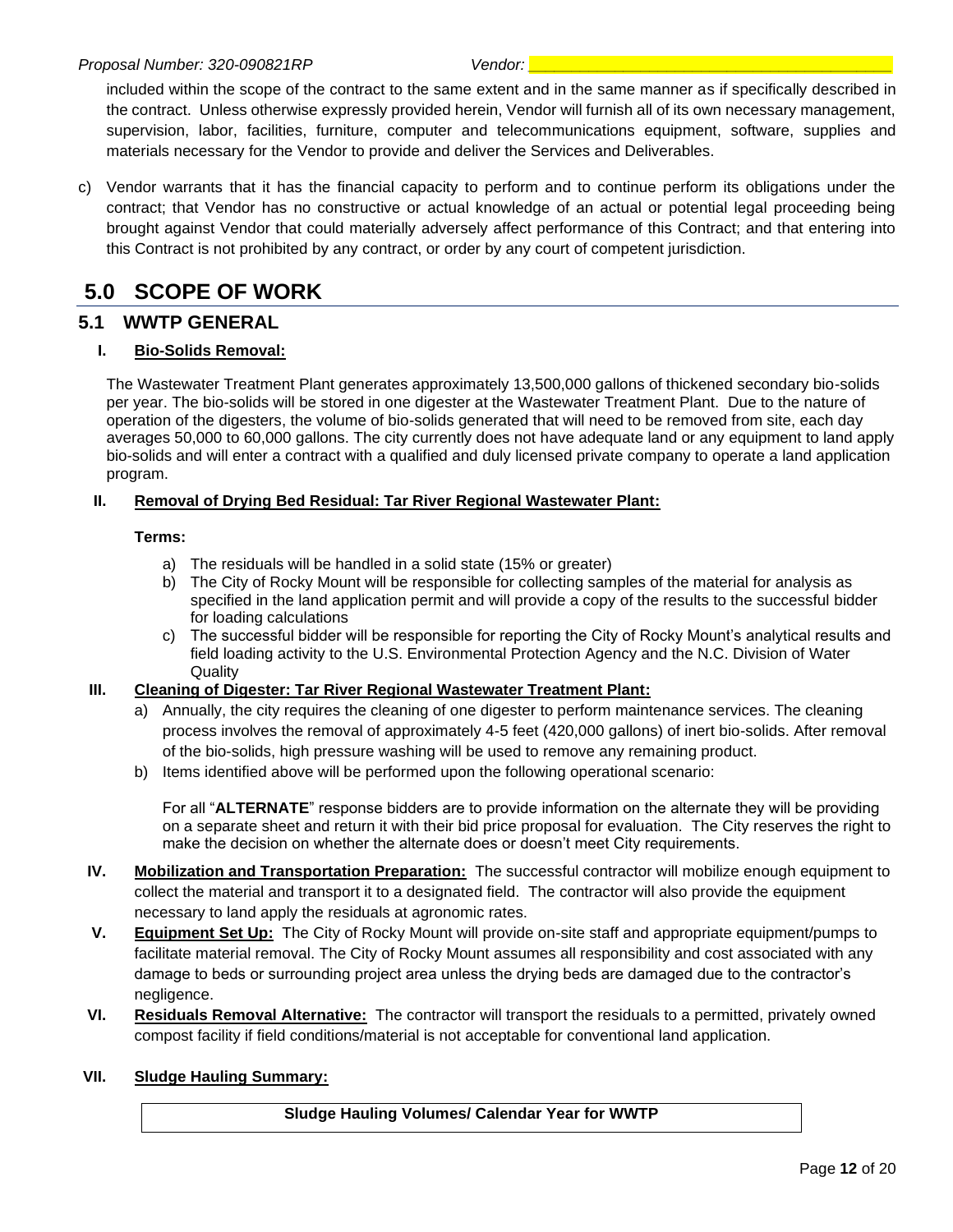*Proposal Number: 320-090821RP Vendor: \_\_\_\_\_\_\_\_\_\_\_\_\_\_\_\_\_\_\_\_\_\_\_\_\_\_\_\_\_\_\_\_\_\_\_\_\_\_\_\_\_\_*

| I Number: 320-090821RP |                  | vendor: I        |                  |
|------------------------|------------------|------------------|------------------|
| Volume                 | <b>WWTP 2018</b> | <b>WWTP 2019</b> | <b>WWTP 2020</b> |
| <b>Total Gallons</b>   | 12,259,000       | 14,765,000       | 13,520,000       |
| 3-year Ave             | 13,514,666       |                  |                  |

# <span id="page-13-0"></span>**5.2 DETAILED SPECIFICATIONS**

- **I. Land acquisition and permitting:** The City currently owns approximately 300 acres of land permitted for biosolids application. **The City desires each interested party to obtain or provide permits for applying "Class B" bio-solids to approximately 2500 additional acres of land**. When submitting bids, each bidder shall separate cost of obtaining permits from all other costs. The City will contract with the same company for permitting and application of Bio-solids. Bidders will be required to list sites and secure permission from site owners to apply bio-solids and secure application permits from the state within 30 days of bid award.
- **II. Labor and equipment:** The City operate and maintains the loading facilities, which will be utilized by the successful bidder. The Bio-solids will be delivered to the trucks at each loading facility in the following manner:
	- a) Wastewater Plant- Four (4) Gorman Rupp centrifugal pumps with a pumping capacity of 1750 gpm/each.

The contractor shall provide all necessary materials, labor and equipment for removal, transport, and disposal of the bio-solids.

- **III. Alterations:** Any alterations to loading facility after initial startup will be the responsibility of the contractor after approval by the City.
- **IV. Spill Control and Clean-up:** The Contractor considered to be the lowest responsive, responsible bidder shall provide a written plan for controlling soil erosion and clean-up before contract signing. The plan is required within 30 days of bid award. Clean-up of all spills whether at the plant site, in transit to, or at the disposal site shall be done immediately and is the sole responsibility of the contractor.
- **V. Bio-Solids Transportation:** Bio-solids shall be transported in sealed tankers. Each tanker used in this project must be easily identifiable and certified for volume. A copy of certification for each tanker shall be submitted to the City with the bid. These volumes will be used for calculation of volume for payment.
- **VI. Removal documentation:** The volume of bio-solids removed will be used to determine payment and will be based on a trip ticket system. With each tanker that is filled, a numbered trip ticket will be filled out to include the following information – tanker identification number, volume, date, and load destination. Each trip ticket is to be signed by the driver and an authorized representative of the city with a copy left with the city's representative at the time of departure. Failure to provide this information shall be grounds for non-payment of that load.
- **VII. Bio-solids sampling and analysis:** It will be the responsibility of the city to collect all samples of bio-solids necessary to meet state requirements and to perform laboratory analysis.
- **VIII. Permitted Land Analysis:** The contractor shall comply fully with all analytical requirements associated with the land application permits. Any soils analysis required for permitting and application will be the sole responsibility of the contractor. The contractor shall supply both the City and the landowner with a copy of this analysis. The analysis shall be used to determine proper liming practices, etc. which should be followed prior to bio-solids application. The contractor shall be responsible for all correspondence with the landowner concerning lime additions or other nutrient additions needed to supplement growth. Any special provisions or agreements between landowner and contractor with reference to lime or nutrient additions are the sole responsibility of the contractor.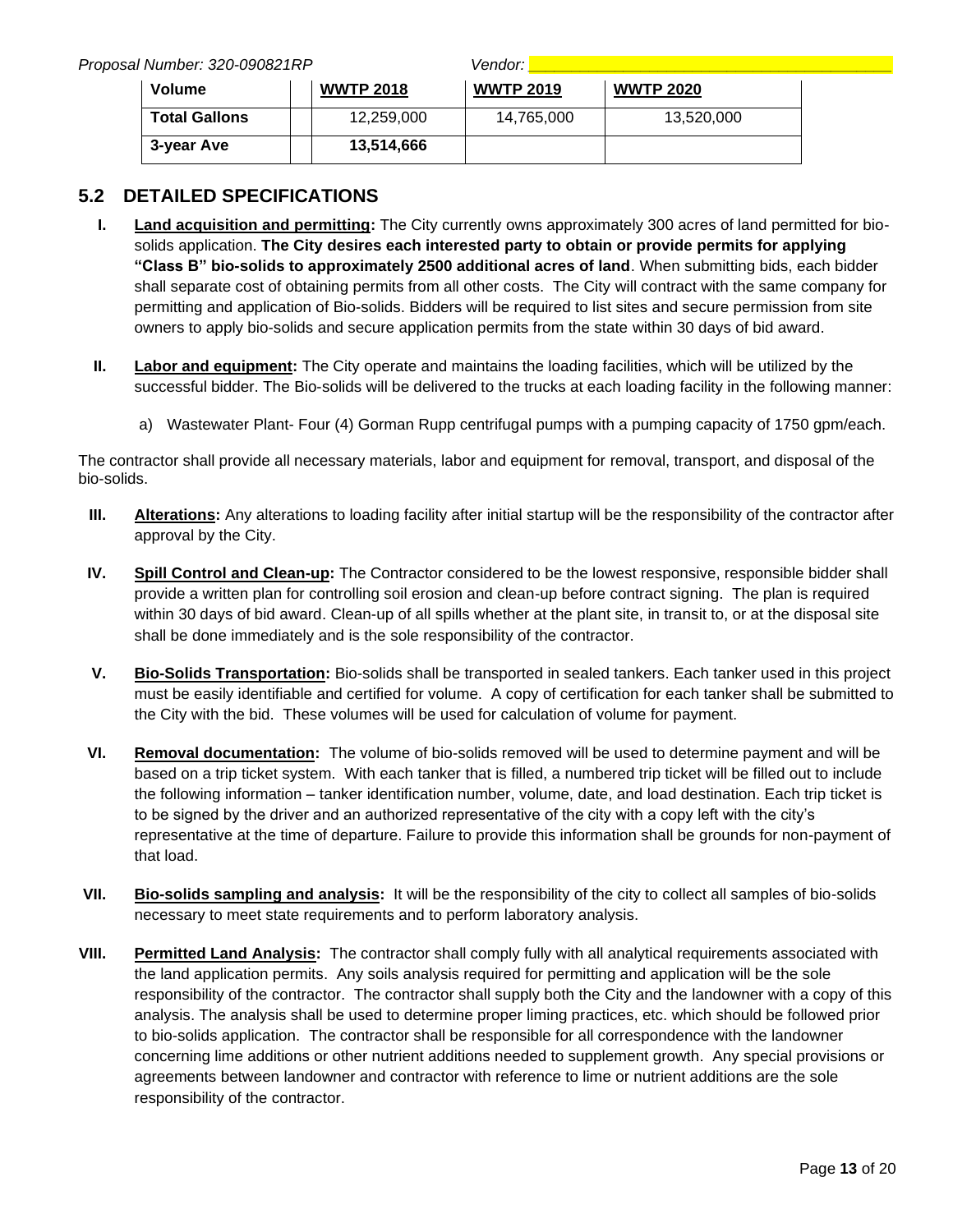#### *Proposal Number: 320-090821RP Vendor: \_\_\_\_\_\_\_\_\_\_\_\_\_\_\_\_\_\_\_\_\_\_\_\_\_\_\_\_\_\_\_\_\_\_\_\_\_\_\_\_\_\_*

- **IX. Record Keeping:** The contractor shall be responsible for maintaining all records including any records created by the city. These records will include all analytical data, dates of application, site of application, volume supplied, and any other information deemed necessary by the city. Copies of these records shall be submitted monthly by the 10<sup>th</sup> of the following month to the City.
- **X. Hauling Schedules:** No bio-solids shall be applied on Sunday or legal holidays observed by the city unless approved in writing in advance by the city on a per case basis. Hauling of Bio-solids will be limited to daylight hours. The contractor shall prepare a schedule for disposal sites at least one week in advance and provide the City with a copy of this schedule. The contractor should provide the landowner with a minimum one week notice that application to their land will be made. The city will consider and may approve changes in the schedule on a case-by-case basis. All bio-solids removal and hauling are to be coordinated with the appropriate Plant Superintendent to minimize interruptions in plant operations.
- **XI. Application Method and Rates:** The Contractor shall utilize equipment capable of either surface application or subsurface injection. He/she shall use the method preferred by the landowner, so long as it does not conflict with permit requirements. Application method shall be such as to protect the environment and minimize any public nuisance. The loading rates shall be determined according to approved agricultural standards and the Land Application Permit.
- **XII. Application Sites:** The contractor is responsible for making sure all bio-solids are applied to properly permitted sites. Each site for application should be flagged prior to any application of bio-solids. It is the contractor's responsibility for choosing application sites which correspond with crop cycles of individual landowners.
- **XIII. Performance Bond:** The Contractor shall provide a performance bond in the amount of 100% of the annual contract amount within 30 days of bid award. Because all permits are in the city's name and the city is, therefore, ultimately responsible for the disposal of bio-solids, the bond is to provide protection to the city from any liabilities which may arise from the bio-solids land application program. The bond may further be used to reimburse the city for any expense it may incur in handling and/or disposal of bio-solids due to failure of the contractor to remove bio-solids as needed for efficient plant operations.
- **XIV. Charges for failure to remove bio-solids:** The City plans to use its current disposal method as a back up to the land application program due to limited bio-solids storage. However, if the city incurs additional costs by having to operate its backup system due to the failure of the contractor to provide the services as required under the terms of this contract, the Contractor shall pay liquidated damages in the amount of **\$1,000.00** per day that the bio-solids removal services are not performed per contract requirements. This shall not be considered as a penalty or stipulation and it is not to be construed in any sense, as a penalty. City shall have the right to require the contractor to pay such additional costs as agreed upon for liquidation damages.
- **XV. Permit Ownership:** All land application permits will be issued to the city. The city will make applications for permit renewals.
- **XVI. Requirement Precedence:** In any occurrence where Land Application Permit requirements differ from any stated city requirements, the more stringent of the two will take precedence.
- **XVII. Contract Information:** The following is a list of specifics to use for cost preparation:
	- **a)** Permitting to begin immediately upon award of contract.
	- **b)** The amount bid for the initial annual term is subject to negotiation and adjustment after the first year and agreed to by the City.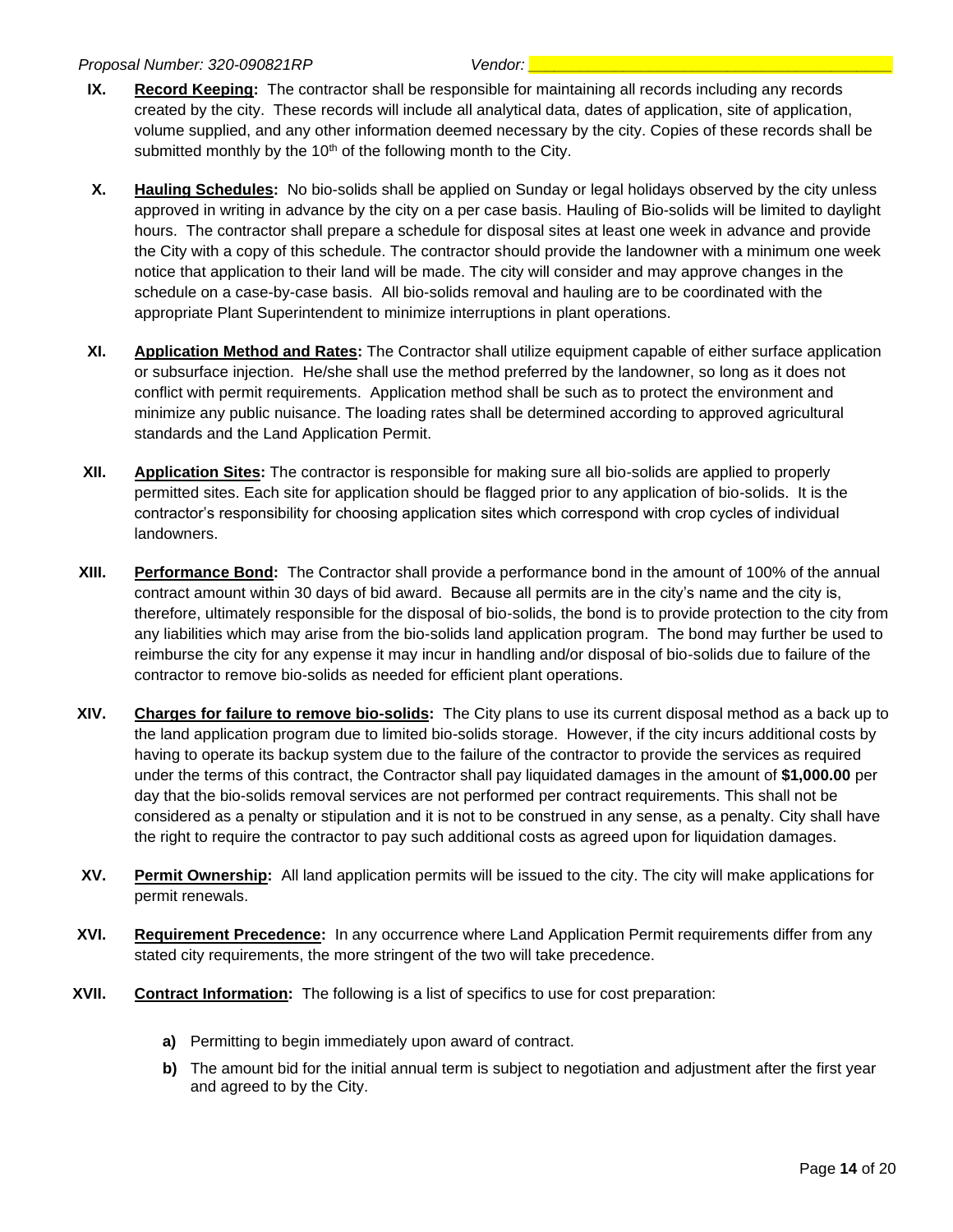- **c)** Contract term is to be for a period of five (5) years subject to annual appropriation of funds starting January 1, 2022 – December 31, 2027.
- **d)** Plant operation shall take precedent over land application if a conflict should occur between application and operations.
- **e)** Payment amounts will be made on a NET 30 day pay period upon submission of an invoice and appropriate trip tickets to support such invoice.
- **f)** The 21,000,000 gallons of Bio-solids per year is only an estimate.
- **g)** The contractor shall always permit and assist the designated city personnel in the inspection of the disposal sites and methods of disposal.
- **h)** The City reserves the right to cancel the contract upon thirty (30) days written notice, as required per these bio-solids removal requirements. The Contractor shall have seven (7) days to correct the identified concern(s) presented to them in written form. Should the concern(s) be of a serious nature, the City shall have the right to cancel the contract immediately.

# <span id="page-15-0"></span>**5.3 PROJECT ORGANIZATION**

Vendor shall describe the organizational and operational structure it proposes to utilize for the work described in this RFP and identify the responsibilities to be assigned to each person Vendor proposes to staff the work.

# <span id="page-15-1"></span>**5.4 ACCEPTANCE OF WORK**

All the above specifications for Bio-Solids hauling and removal are subject to daily inspections by either the Director of Water Resources or the designated city representative. Failure to meet the standards set forth in these specifications will be noted and discussed with the vendors designated project manager. Failure to remedy issues shall be grounds for the cancellation of this contract. Ongoing failure to consistently meet specifications noted in this RFP shall also be grounds for the cancellation of this contract.

In the event acceptance criteria for any work or deliverables is not described in contract documents or work orders hereunder, the City shall have the obligation to notify Vendor, in writing ten (10) calendar days following completion of such work or deliverable described in the Contract that it is not acceptable. The notice shall specify in reasonable detail the reason(s) it is unacceptable. Acceptance by the City shall not be unreasonably withheld; but may be conditioned or delayed as required for reasonable review, evaluation, installation or testing, as applicable of the work or deliverable. Final acceptance is expressly conditioned upon completion of all applicable assessment procedures. Should the work or deliverables fail to meet any requirements, acceptance criteria or otherwise fail to conform to the contract, the City may exercise any and all rights hereunder, including, for deliverables, such rights provided by the Uniform Commercial Code as adopted in North Carolina.

# <span id="page-15-2"></span>**5.5 LIQUIDATED DAMAGES**

The parties agree that calculation of actual damages resulting from failure to meet the following performance standards is extremely difficult, if not impossible, to calculate accurately, and the parties also agree that the compensation identified for such failures are a reasonable estimate of damages resulting from a failure to meet the performance standard described.

Notwithstanding any other provision herein, liquidated damages shall not be subject to a limitation on damages or limit of liability for damages that otherwise may be applicable to recoverable damages.

# <span id="page-15-3"></span>**5.6 TRANSITION ASSISTANCE**

If this Contract is not renewed at the end of this term, or is canceled prior to its expiration, for any reason, Vendor shall provide, at the option of the City, up to 3 months after such end date all such reasonable transition assistance requested by the City, to allow for the expired or canceled portion of the Services to continue without interruption or adverse effect, and to facilitate the orderly transfer of such Services to the City or its designees. If the City exercises this option, the Parties agree that such transition assistance shall be deemed to be governed by the terms and conditions of this Contract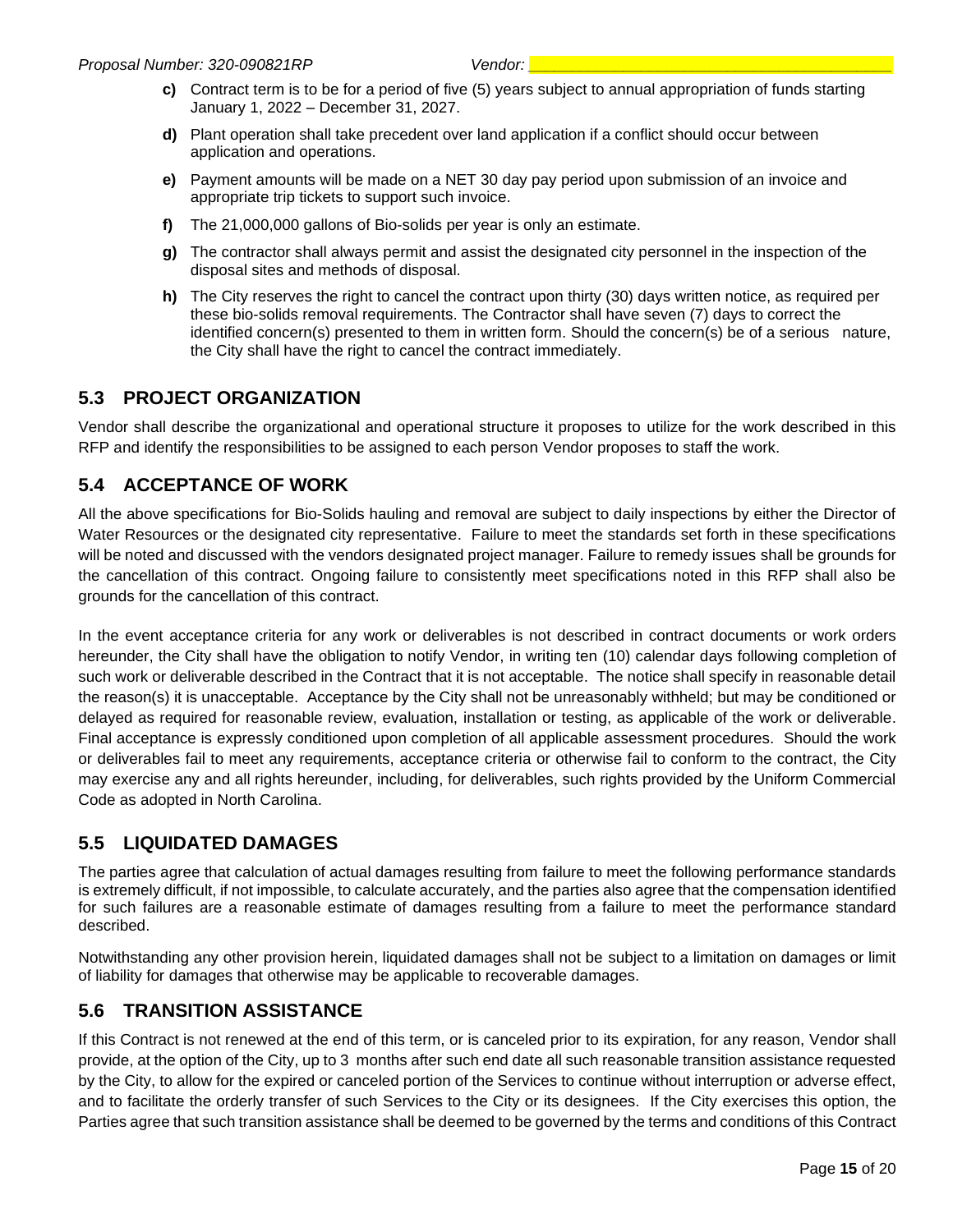(notwithstanding this expiration or cancellation), except for those Contract terms or conditions that do not reasonably apply to such transition assistance. The City shall pay Vendor for any resources utilized in performing such transition assistance at the most current rates provided by the Contract for performance of the Services or other resources utilized.

# <span id="page-16-0"></span>**6.0 CONTRACT ADMINISTRATION**

# <span id="page-16-1"></span>**6.1 PROJECT MANAGER AND CUSTOMER SERVICE**

The Vendor shall designate and make available to the City a project manager. The project manager shall be the City's point of contact for contract related issues and issues concerning performance, progress review, scheduling and service.

# <span id="page-16-2"></span>**6.2 POST AWARD MANAGEMENT REVIEW MEETINGS**

The Vendor, at the request of the City, shall meet periodically monthly with the Parks Superintendent for Project Review meetings. The purpose of these meetings will be to review project progress reports, discuss Vendor and City performance, address outstanding issues, review problem resolution, provide direction, evaluate continuous improvement and cost saving ideas, and discuss any other pertinent topics.

# <span id="page-16-3"></span>**6.3 DISPUTE RESOLUTION**

The parties agree that it is in their mutual interest to resolve disputes informally. A claim by the Vendor shall be submitted in writing to the City's Contract Lead for resolution. A claim by the City shall be submitted in writing to the Vendor's Project Manager for resolution. The Parties shall negotiate in good faith and use all reasonable efforts to resolve such dispute(s). During the time the Parties are attempting to resolve any dispute, each shall proceed diligently to perform their respective duties and responsibilities under this Contract. If a dispute cannot be resolved between the Parties within thirty (30) days after delivery of notice, either Party may elect to exercise any other remedies available under this Contract, or at law. This term shall not constitute an agreement by either party to mediate or arbitrate any dispute.

# <span id="page-16-4"></span>**6.4 CONTRACT CHANGES**

Contract changes, if any, over the life of the contract shall be implemented by contract amendments agreed to in writing by the City and Vendor.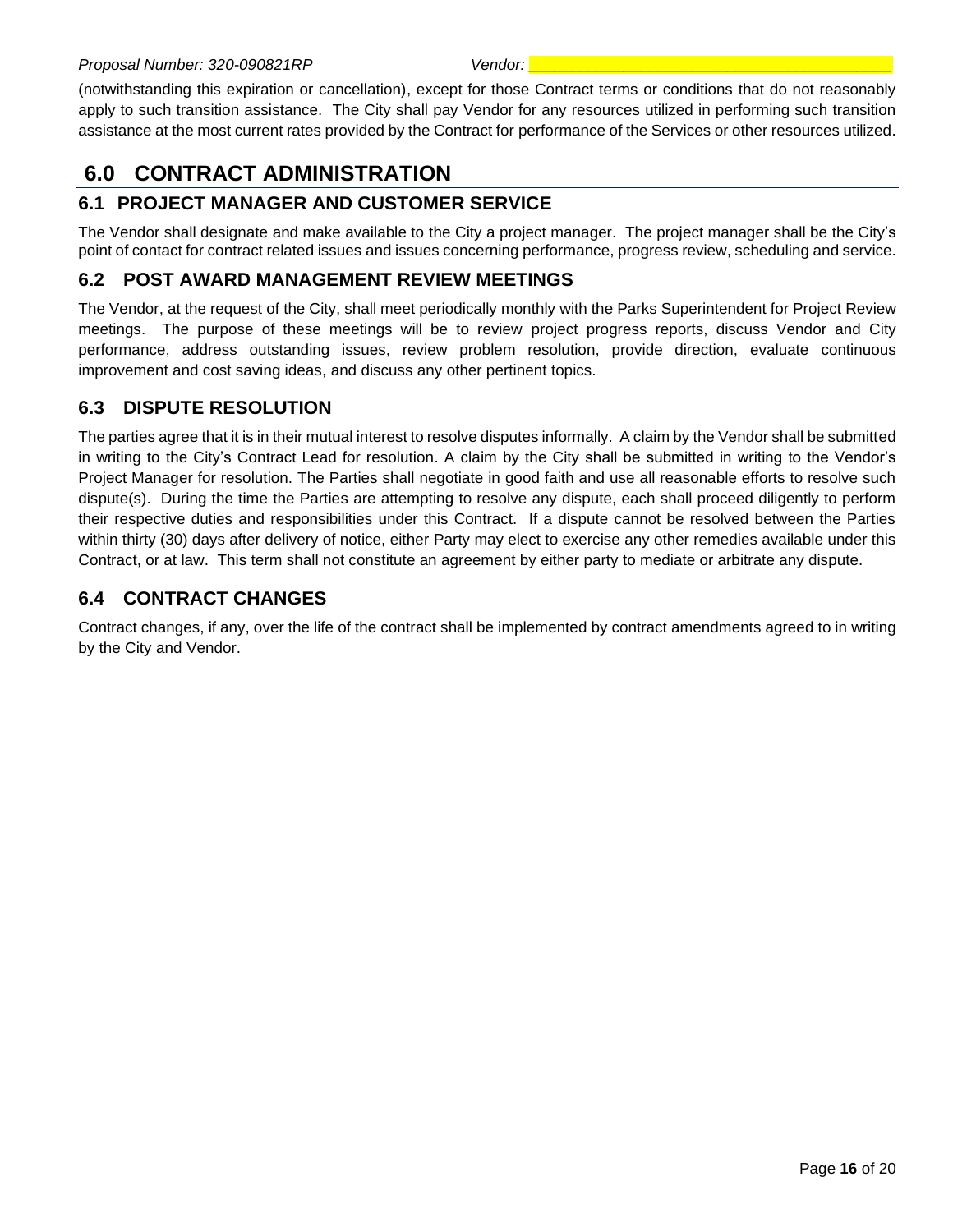# <span id="page-17-0"></span>**ATTACHMENT A: PRICING**

I have reviewed the requirements for performing this contract and my total cost price to remove bio-solids the Wastewater (WWTP) per City of Rocky Mount bid requirements is as follows:

| А. | <b>Permitting costs</b>                                                                                                    |         |  |
|----|----------------------------------------------------------------------------------------------------------------------------|---------|--|
| В. | Program administration and<br>Hauling (disposal) for an estimated volume of<br>13,500 gallons X ____ /gallon for a cost of |         |  |
|    | <b>GRAND TOTAL</b>                                                                                                         |         |  |
|    | <b>ALTERNATE COSTS AS NEEDED (Cleaning of drying bed)</b>                                                                  |         |  |
|    | <b>Cost Estimates</b>                                                                                                      |         |  |
| Α. | Rates per bed                                                                                                              | per bed |  |

| В. | Hauling Rates per cubic yard (land applied) | per cubic yard |
|----|---------------------------------------------|----------------|
| C. | Hauling Rates per cubic yard (composted)    | per cubic yard |
| D. | <b>Mobilization per event</b>               | per event      |

**Note: Please use an estimated quantity of 250 cubic yard per bed for 14 beds**

#### **ALTERNATE COST AS NEEDED (Cleaning of digester)**

| <b>Cost Estimate</b> |                              |  |              |
|----------------------|------------------------------|--|--------------|
|                      | A Mobilization per event     |  | per event    |
|                      | <b>B</b> Labor Cost/Man Hour |  | per man hour |

**Note: Hauling cost for the cleaning of the digester will be at the prevailing hauling rate**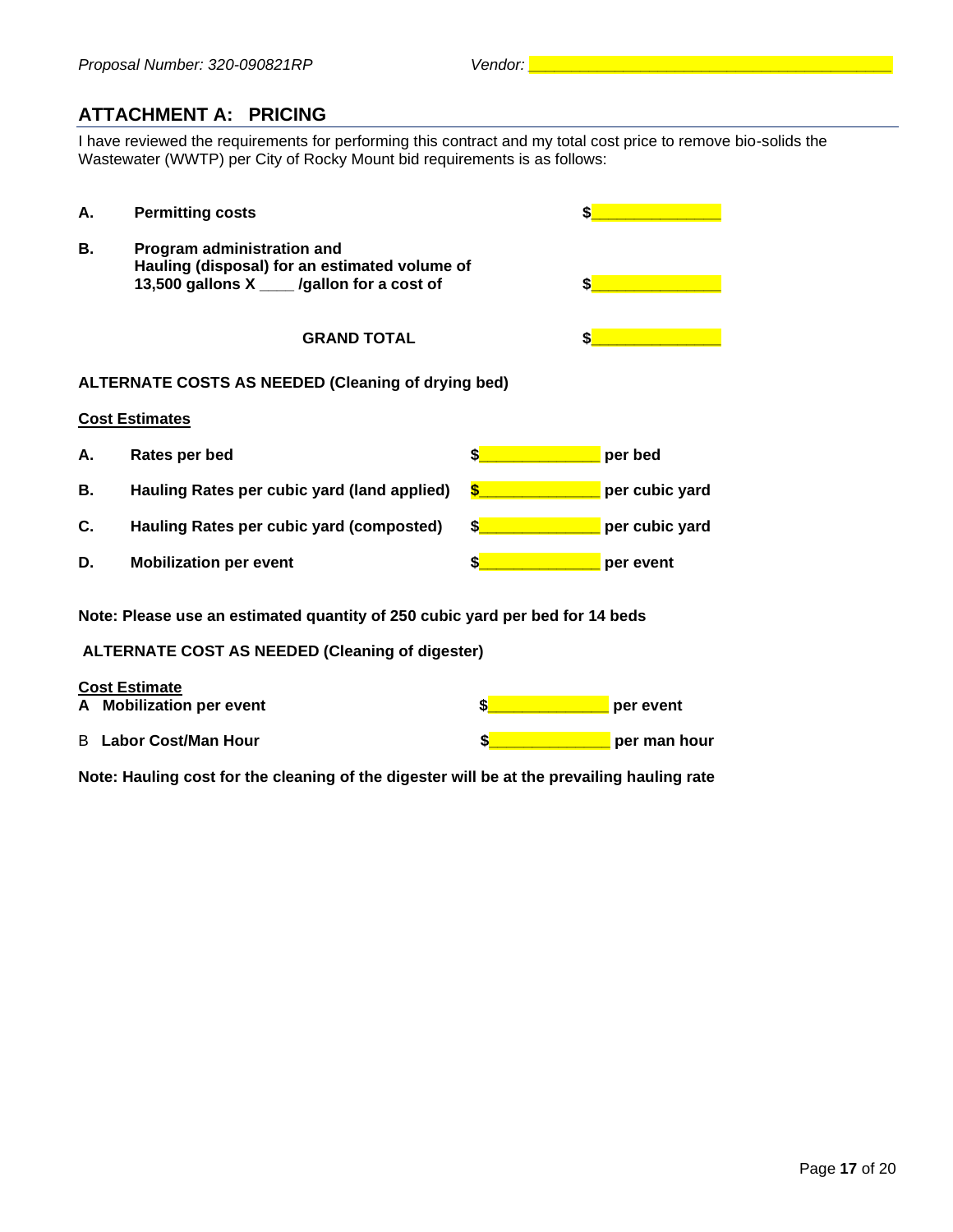# <span id="page-18-0"></span>**ATTACHMENT B: ACCEPTANCE OF TERMS & CONDITIONS**

#### **City of Rocky Mount Sample Contract Terms**

Review Terms and Conditions: <https://rockymountnc.gov/vendor>

Check here to indicate that you have read and agree to the City of Rocky Mount Contract Terms.

#### **Additional Contract Terms – Insurance**

#### **PROPERTY INSURANCE**

- a) Unless otherwise provided the Owner shall purchase and maintain property insurance upon the entire work at the site to the full insurable value thereof. This insurance shall include the interests of the Owner, the Contractor, Subcontractors, and Subcontractors in the Work and shall insure against the perils of Fire, Extended Coverage, Vandalism and Malicious Mischief.
- b) Any insured loss is to be adjusted with the Owner and made payable to the Owner as trustee for the insured as their interests may appear.
- c) Other insurance insuring against such perils as tornado, theft, plate glass, etc., may be provided by the contractor at this option; to the extent that the Owner will not be subject to claims for any item in connection with the project unless otherwise provided.

### **This Space Is Intentionally Left Blank**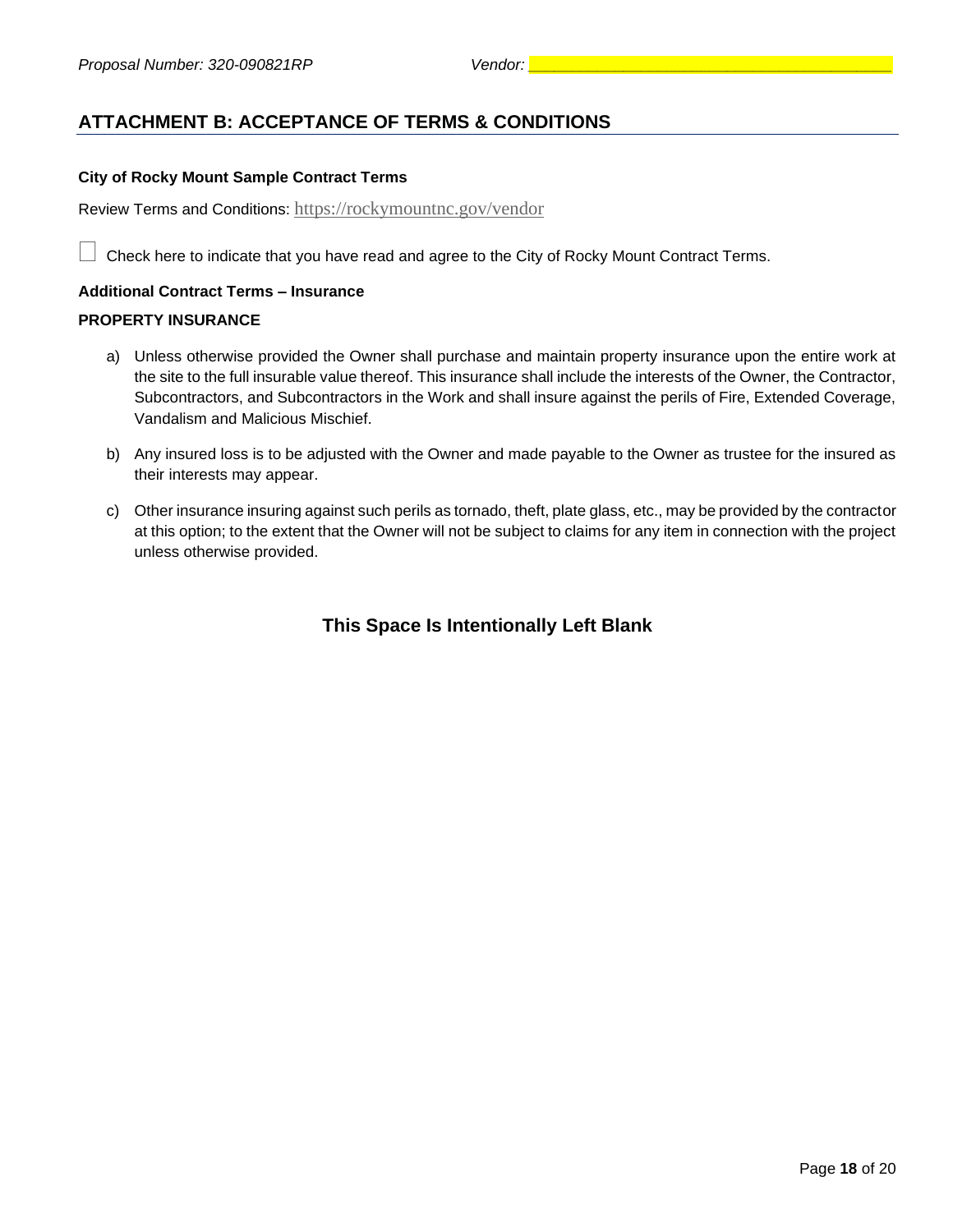# <span id="page-19-0"></span>**ATTACHMENT C: CERTIFICATION OF FINANCIAL CONDITION**

Name of Vendor: \_\_\_\_\_\_\_\_\_\_\_\_\_\_\_\_\_\_\_\_\_\_\_\_\_\_\_\_\_\_\_\_\_\_\_\_\_\_\_\_\_\_\_\_\_\_\_\_\_\_\_\_\_\_\_\_\_\_\_\_\_\_\_ The undersigned hereby certifies that: [check all applicable boxes]  $\Box$ The Vendor is in sound financial condition and, if applicable, has received an unqualified audit opinion for the latest audit of its financial statements. Date of latest audit: \_\_\_\_\_\_\_\_\_\_\_\_\_\_\_\_\_\_\_\_\_\_\_\_\_\_  $\Box$ The Vendor has no outstanding liabilities, including tax and judgment liens, to the Internal Revenue Service or any other government entity.

- $\Box$ The Vendor is current in all amounts due for payments of federal and state taxes and required employmentrelated contributions and withholdings.
- The Vendor is not the subject of any current litigation or findings of noncompliance under federal or state law.  $\Box$
- $\Box$ The Vendor has not been the subject of any past or current litigation, findings in any past litigation, or findings of noncompliance under federal or state law that may impact in any way its ability to fulfill the requirements of this Contract.
- $\Box$ He or she is authorized to make the foregoing statements on behalf of the Vendor.

**Note:** This is a continuing certification and Vendor shall notify the Contract Lead within 15 days of any material change to any of the representations made herein.

**If any one or more of the foregoing boxes is NOT checked, Vendor shall explain the reason in the space below:**

| Signature           | Date  |
|---------------------|-------|
| <b>Printed Name</b> | Title |

**[This Certification must be signed by an individual authorized to speak for the Vendor]**